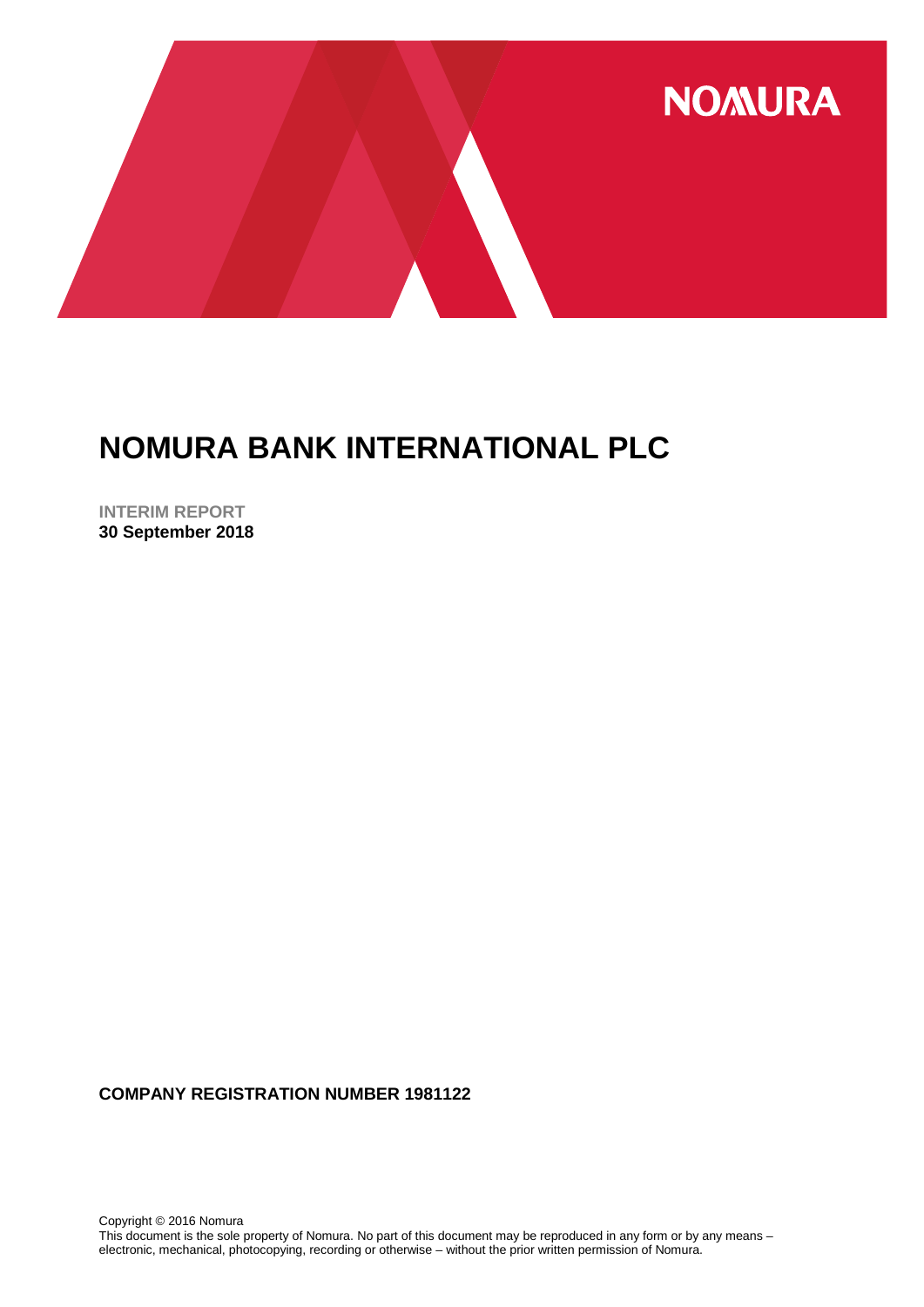# **NOMURA**

# NOMURA BANK INTERNATIONAL PLC

# PERIOD ENDING 30 SEPTEMBER 2018 (UNAUDITED)

The Interim Report is comprised of a Management Report and the condensed financial statements of Nomura Bank International plc (the "Bank") for the period from 1 April 2018 to 30 September 2018. The Bank is incorporated in England and Wales and its registered office is 1 Angel Lane, London, EC4R 3AB.

# MANAGEMENT REPORT

### PRINCIPAL ACTIVITIES

The Bank's primary role is to support the Global Wholesale Business, predominantly the Global Markets Division, of the Nomura Group (Nomura Holdings, Inc. ("NHI") and its consolidated subsidiaries).

The Bank has a liaison office in Istanbul, Turkey. The Bank's principal activities include:

- issuance of guaranteed credit and equity-linked notes and certificates;
- provision of sub-participations and structured loans (including bridge and warehouse financing);
- purchase of structured credit assets and structured loans;
- provision of traditional banking products such as loans and credit facilities in major currencies, repurchase and reverse repurchase transactions, letters of credit and guarantees; and
- taking deposits (including foreign exchange and other reference linked deposits).

During the period the Bank continued its note issuance business. The Bank has a number of platforms for the issuance of debt which allows it to issue equity-linked notes and certificates and credit-linked notes and warrants to investors, which include notes that are traded on exchanges. In addition to the above, the Bank continues to provide loan facilities to clients across a wide variety of industries, including power and gas, telecommunications and fast moving consumer goods.

The Bank continues to lend predominantly on a secured basis through the use of reverse repurchase transactions ('Securities purchased under agreements to resell'). As at 30 September 2018, 96% (31 Mar 2018: 91%) of funds were advanced on a secured basis, mainly to Nomura International plc "NIP".

#### **DIRECTORS**

The current Directors and those who served during the period are as shown below:

| David Godfrey    | Non-Executive Director               |
|------------------|--------------------------------------|
|                  | Non-Executive Chairman               |
| John Tierney     | Director                             |
| Jonathan Britton | Non-Executive Director               |
| Jonathan Lewis   | Director and Chief Executive officer |
| Lewis O'Donald   | Director                             |
| Neeta Atkar      | Non-Executive Director               |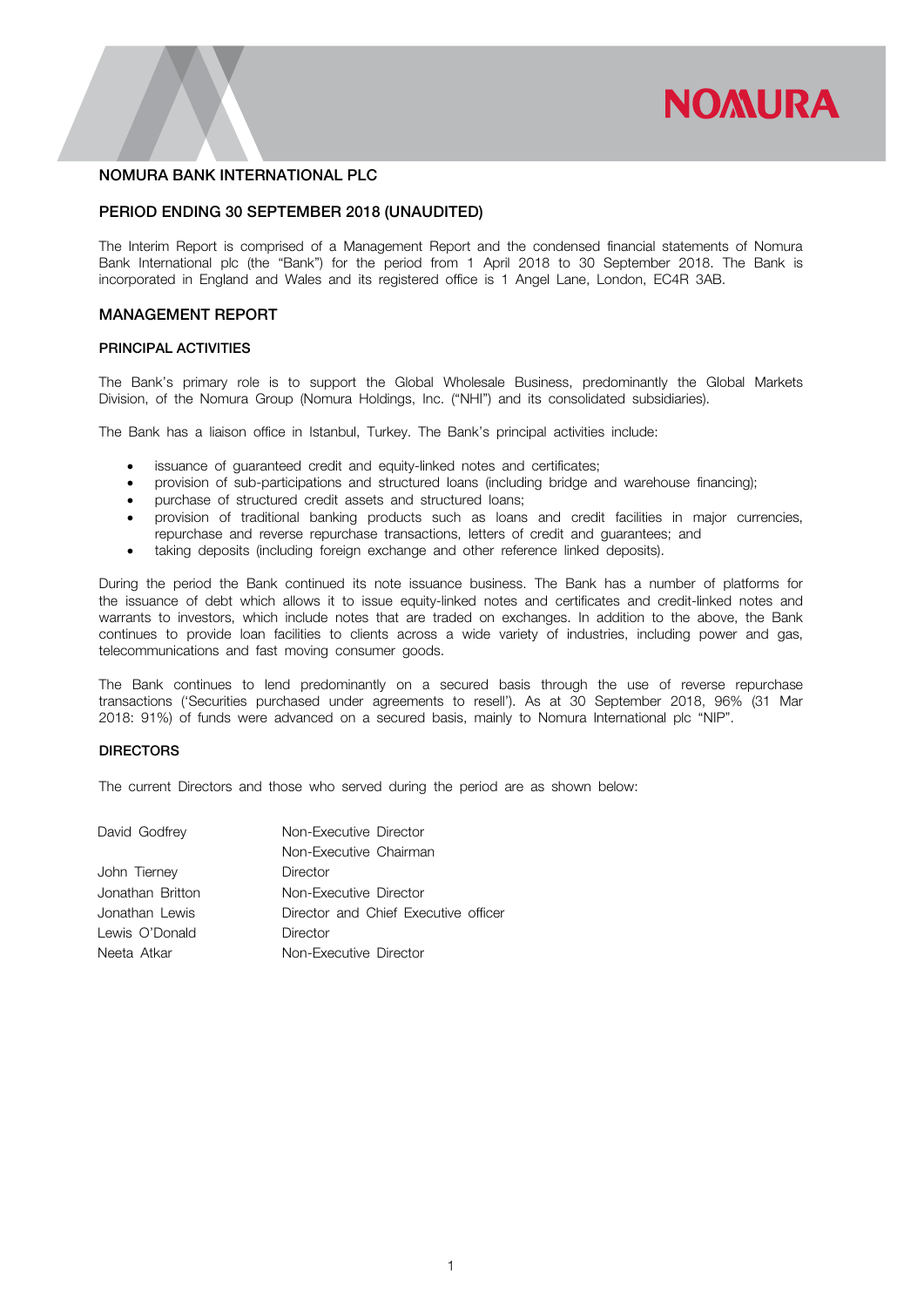

### PERIOD ENDING 30 SEPTEMBER 2018 (UNAUDITED)

### MANAGEMENT REPORT (CONTINUED)

### REVIEW OF BUSINESS AND FUTURE DEVELOPMENTS

The Bank's key financial performance indicators during the period are as shown below:

|                          | Period ended<br>30 Sep 2018 | Period ended<br>30 Sep 2017 |
|--------------------------|-----------------------------|-----------------------------|
|                          | \$'000                      | \$'000                      |
| Net interest income      | 29,770                      | 34.971                      |
| Net fee income           | 32.912                      | 20,386                      |
| Profit for the period    | 8.354                       | 9.074                       |
| Total comprehensive loss | (3,614)                     | (11,683)                    |
|                          | Period ended                | Period ended                |
|                          | 30 Sep 2018                 | 31 Mar 2018                 |
| Total assets             | 6,327,137                   | 7,844,926                   |
| Total liabilities        | 5,846,952                   | 7,362,186                   |
| Shareholders' Funds      | 480.185                     | 482.740                     |

The Bank has reported a post tax profit of for the period ending 30 September 2018 \$8,354,277 (period ending 30 September 2017: post tax profit of \$9,073,515). This profit is driven by fee income received for facilitating structured note issuance.

The Bank reported a total comprehensive loss for the period of \$3,613,812 (Sep 2017: loss of \$11,683,064). The most significant impact to the Bank's performance this period has been as a result of the tightening of the Nomura Group's own credit spreads. The impact of own credit has resulted in a loss for the year of \$13,601,436 (Sep 2017: loss of \$33,321,323).

From an operational standpoint, the Bank outsources a significant proportion of its support services under service level agreements to the related departments of Nomura International plc ("NIP"). The Treasury department continues to manage the liquidity of the Bank and provides asset and liability management for the balance sheet.

Looking forward, the Bank will continue to focus on its activities supporting the Global Wholesale Business, predominantly the Global Markets Division, of the Nomura Group.

#### FUTURE DEVELOPMENTS

The U.K. is due to formally leave the European Union at the end of March 2019 following the Brexit referendum held in June 2016 and triggering of Article 50 of the Treaty of the Functioning of the European Union. In the meantime, the U.K. remains a full member of the EU, although its influence over rule-making is significantly reduced. The U.K. and EU are currently in a negotiating process on the terms of exit and future relationship agreement. In March 2018 a status quo transition period was agreed meaning the U.K. will continue to be an EU member on current terms, without input into the rule-making process, until December 2020. The transition status is provisional and will need to be formally signed off by both sides. The U.K. financial services sector currently relies on access to the EU single market to conduct business across borders within the EU. Both sides have emphasized the need for continued good access, but the terms of the future relationship are currently unclear. The Nomura Group is currently progressing their contingency plans in order to ensure that they are able to provide continued service to clients both regionally and globally.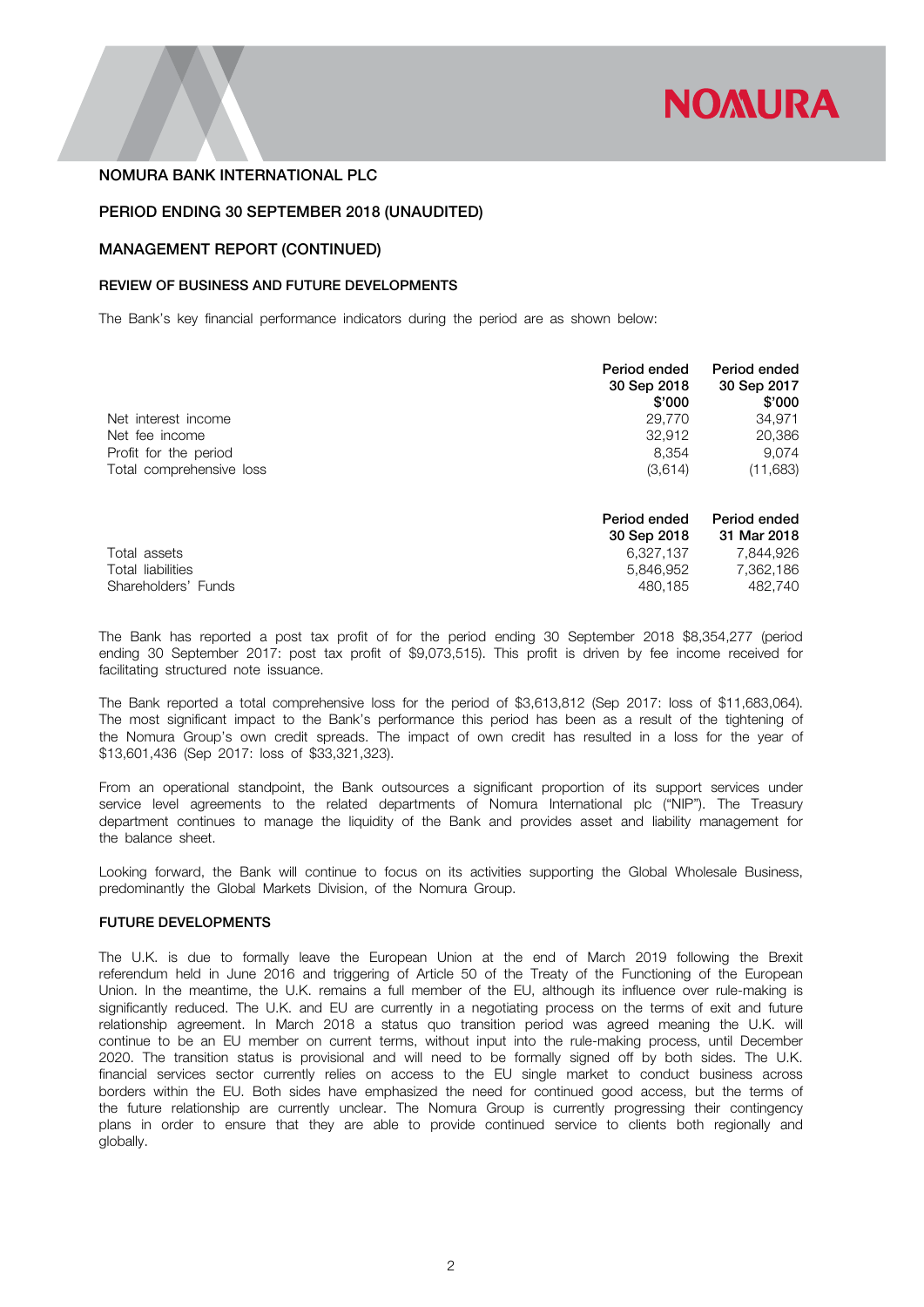

### PERIOD ENDING 30 SEPTEMBER 2018 (UNAUDITED)

### MANAGEMENT REPORT (CONTINUED)

### DESCRIPTION OF PRINCIPAL RISKS

The Bank's activities involve the assumption and transfer of certain risks, including market risk, credit risk, operational risk, cross-border risk, model risk, liquidity and funding risks, and business risk. These risks are managed through sub-committees of the Board of Nomura Europe Holdings plc ("NEHS"), the Bank's immediate parent. These include a Prudential Risk Committee ("PRC") having oversight of, and providing advice to, the Board on the NEHS Group's risk profile, risk appetite, future risk strategy and maintenance of an appropriate risk control framework. Additionally, there are committees dedicated to overseeing cross-border risk in relation to non-Europe Middle East and Africa ("non-EMEA") business booked into certain European entities, including the Bank.

The Bank's financial risk management objectives and policies are disclosed in note 13 of its statutory financial statements for the year to 31 March 2018. The Bank's principal risks and uncertainties have not changed in the period ending 30 September 2018.

# GOING CONCERN

The Bank's business activities, together with the factors likely to affect its future development, performance and position are set out in this Report. In addition, notes 13 and 16 of the statutory financial statements for the year to 31 March 2018 describe the Bank's objectives, policies and processes for risk management and capital management, as well as its exposures to credit and liquidity risk.

The Directors consider the Bank's capital position to be strong, given that the Bank significantly offsets its market risk. Whilst the Bank has significant exposure to Nomura Group companies, and in particular to NIP, this is minimised through significant collateralisation. The Bank's net exposures with NIP are also supported by a limited written guarantee from the Bank's ultimate parent, NHI. The maturity profile of the Bank's liabilities is typically much longer dated than that of its assets, minimising the risk of the Bank not being able to meet its obligations as they fall due.

The Directors are not aware of any material uncertainties related to events or conditions that cast doubt about the ability of the Bank to continue as a going concern. They have therefore prepared the financial statements on a going concern basis.

### STATEMENT OF DIRECTORS' RESPONSIBILITIES IN RESPECT OF THE FINANCIAL STATEMENTS

The Directors confirm that, to the best of their knowledge, the condensed set of financial statements on pages 4 to 31 has been prepared in accordance with the Disclosure and Transparency Rules of the Financial Conduct Authority ("FCA") and with International Accounting Standard 34 ("IAS 34"), Interim Financial Reporting as adopted by the EU and that the interim management report on pages 1 to 3 includes a fair review of the information required by the Disclosure and Transparency Rules of the FCA.

#### By Order of the Board at a meeting held on 13 December 2018

Christopher Barlow Company Secretary

13 December 2018

Company Registration Number: 1981122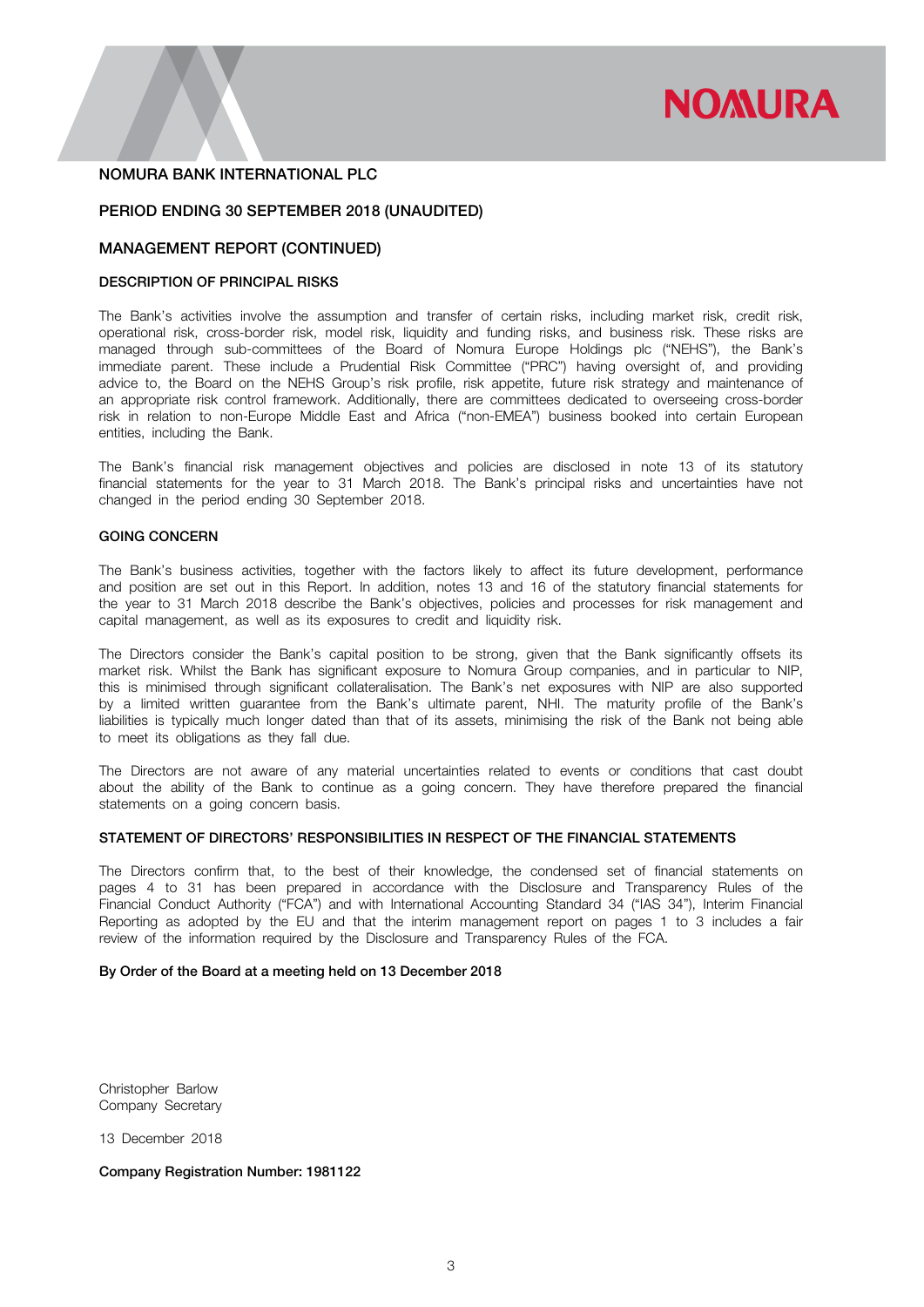

# INDEPENDENT REVIEW REPORT TO NOMURA BANK INTERNATIONAL PLC FOR THE PERIOD ENDING 30 SEPTEMBER 2018 (UNAUDITED)

### Introduction

We have been engaged by the Company to review the condensed set of financial statements in the halfyearly financial report for the six months ended 30 September 2018 which comprises an income statement, statement of comprehensive income, statement of changes in equity, statement of financial position, statement of cash flows and related notes 1 to 8. We have read the other information contained in the half yearly financial report and considered whether it contains any apparent misstatements or material inconsistencies with the information in the condensed set of financial statements.

This report is made solely to the company in accordance with guidance contained in International Standard on Review Engagements 2410 (UK and Ireland) "Review of Interim Financial Information Performed by the Independent Auditor of the Entity" issued by the Auditing Practices Board. To the fullest extent permitted by law, we do not accept or assume responsibility to anyone other than the company, for our work, for this report, or for the conclusions we have formed.

#### Directors' Responsibilities

The half-yearly financial report is the responsibility of, and has been approved by, the directors. The directors are responsible for preparing the half-yearly financial report in accordance with the Disclosure Guidance and Transparency Rules of the United Kingdom's Financial Conduct Authority.

As disclosed in note 1, the annual financial statements of the company are prepared in accordance with IFRSs as adopted by the European Union. The condensed set of financial statements included in this halfyearly financial report has been prepared in accordance with International Accounting Standard 34, "Interim Financial Reporting", as adopted by the European Union.

#### Our Responsibility

Our responsibility is to express to the Company a conclusion on the condensed set of financial statements in the half-yearly financial report based on our review.

#### Scope of Review

We conducted our review in accordance with International Standard on Review Engagements (UK and Ireland) 2410, "Review of Interim Financial Information Performed by the Independent Auditor of the Entity" issued by the Auditing Practices Board for use in the United Kingdom. A review of interim financial information consists of making enquiries, primarily of persons responsible for financial and accounting matters, and applying analytical and other review procedures. A review is substantially less in scope than an audit conducted in accordance with International Standards on Auditing (UK) and consequently does not enable us to obtain assurance that we would become aware of all significant matters that might be identified in an audit. Accordingly, we do not express an audit opinion.

#### Conclusion

Based on our review, nothing has come to our attention that causes us to believe that the condensed set of financial statements in the half-yearly financial report for the six months ended 30 September 2018 is not prepared, in all material respects, in accordance with International Accounting Standard 34 as adopted by the European Union and the Disclosure Guidance and Transparency Rules of the United Kingdom's Financial Conduct Authority.

Ernst &Young LLP London 13 December 2018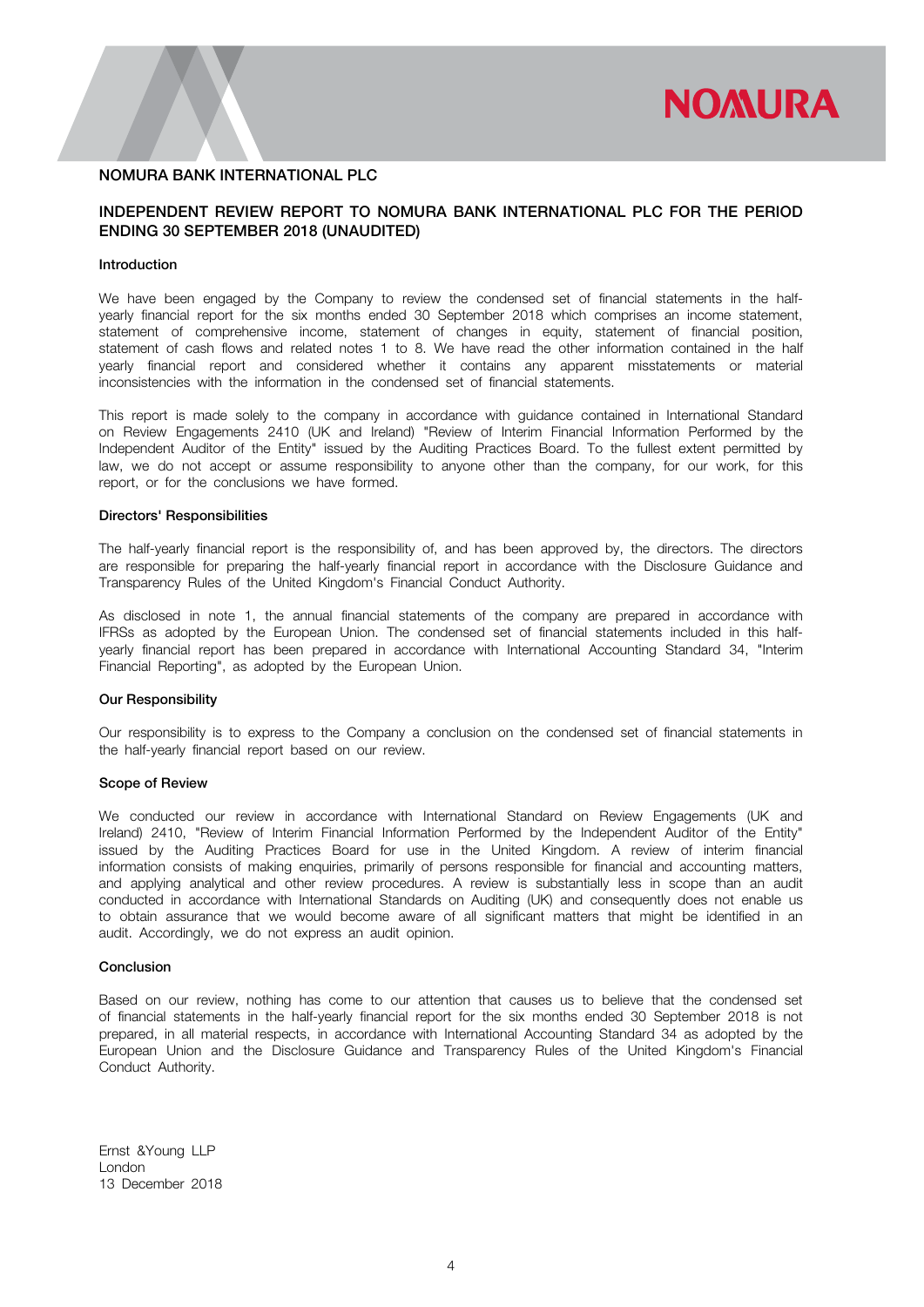

# CONDENSED INTERIM FINANCIAL STATEMENTS (UNAUDITED)

# INCOME STATEMENT FOR THE PERIOD ENDING 30 SEPTEMBER 2018 (UNAUDITED)

|                                                                                                      |                | Period<br>Ending 30<br>September<br>2018<br>\$'000 | Period<br>Ending 30<br><b>September</b><br>2017<br>\$'000 |
|------------------------------------------------------------------------------------------------------|----------------|----------------------------------------------------|-----------------------------------------------------------|
| <b>INCOME</b>                                                                                        |                |                                                    |                                                           |
| Interest income and similar income <sup>1</sup><br>Interest expense and similar charges <sup>2</sup> |                | 40,673<br>(10,903)                                 | 45,605<br>(10,634)                                        |
| <b>NET INTEREST INCOME</b>                                                                           |                | 29,770                                             | 34,971                                                    |
| Fee and commission income<br>Fee and commission expense<br>Dealing loss                              |                | 35,317<br>(2,405)<br>(46, 253)                     | 23,258<br>(2,872)<br>(37, 707)                            |
| <b>TOTAL OPERATING INCOME</b>                                                                        |                | 16,429                                             | 17,650                                                    |
| Administrative expenses                                                                              |                | (6, 115)                                           | (6, 447)                                                  |
| PROFIT ON ORDINARY ACTIVITIES BEFORE TAXATION                                                        |                | 10,314                                             | 11,203                                                    |
| Income tax expense                                                                                   | $\overline{2}$ | (1,960)                                            | (2, 129)                                                  |
| <b>PROFIT FOR THE PERIOD ATTIBUTABLE TO EQUITY</b><br><b>SHAREHOLDERS OF THE PARENT</b>              |                | 8,354                                              | 9,074                                                     |

*1. Of the total interest income, \$2,016,379 is from financial instruments measured at amortised cost.*

*2. Of the total interest expense, \$ 1,270,787 is from financial instruments measured at amortised cost.*

All gains and losses noted above are derived from continuing activities.

The notes on pages 11 to 31 form part of these financial statements.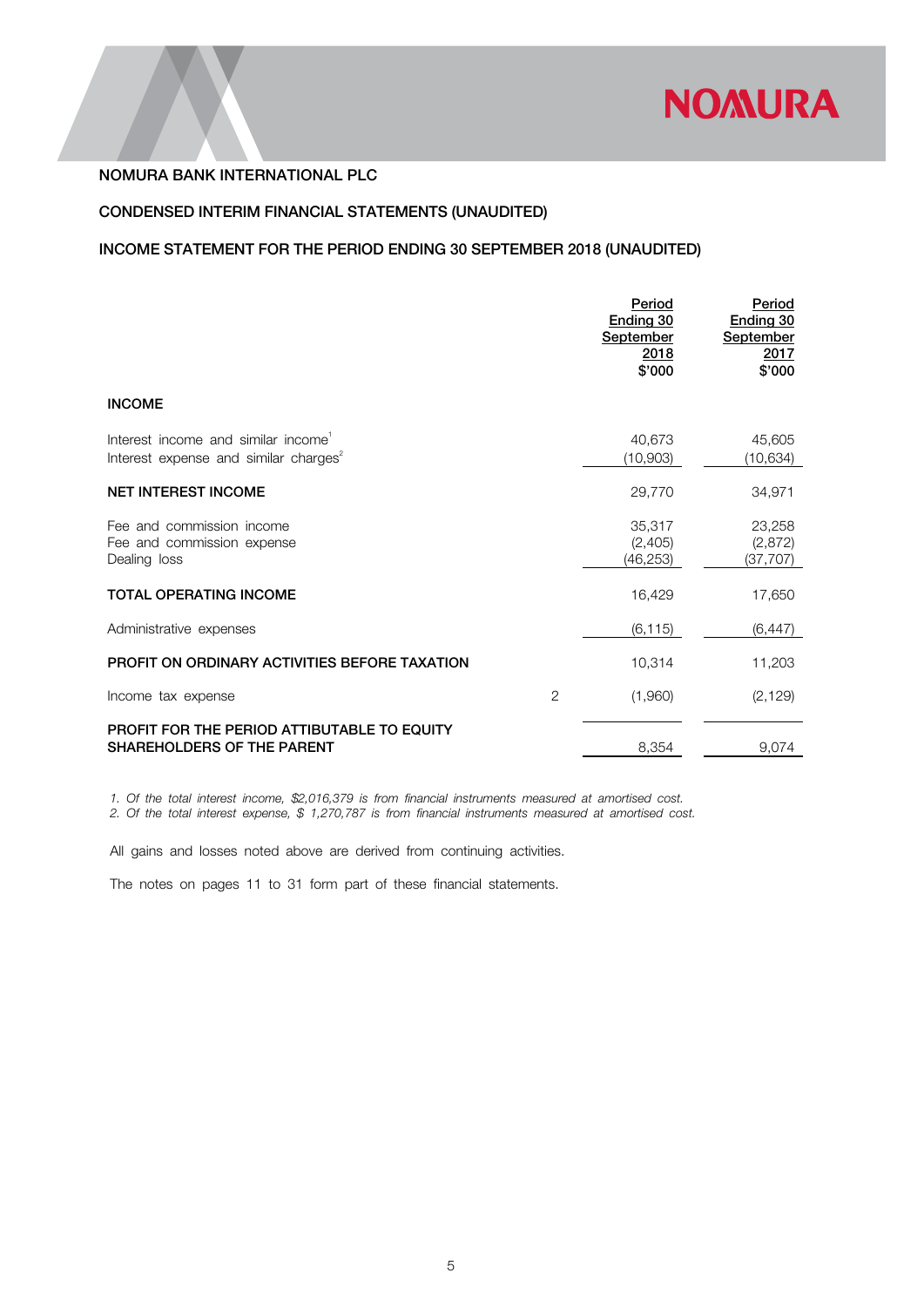

# CONDENSED INTERIM FINANCIAL STATEMENTS (UNAUDITED)

# STATEMENT OF COMPREHENSIVE INCOME FOR THE PERIOD ENDING 30 SEPTEMBER 2018 (UNAUDITED)

|                                                                                                                                                                                     | Period ended<br>30 September<br><u>2018</u><br>\$'000 | Period ending<br>30 September<br><u>2017</u><br>\$'000 |
|-------------------------------------------------------------------------------------------------------------------------------------------------------------------------------------|-------------------------------------------------------|--------------------------------------------------------|
| PROFIT FOR THE PERIOD                                                                                                                                                               | 8,354                                                 | 9,074                                                  |
| OTHER COMPREHENSIVE INCOME                                                                                                                                                          |                                                       |                                                        |
| Items that will be reclassified to the income<br>statement                                                                                                                          |                                                       |                                                        |
| Foreign currency translation gains/(loss)                                                                                                                                           |                                                       | 289                                                    |
| Items that will be not be reclassified to the income<br>statement                                                                                                                   |                                                       |                                                        |
| Change in fair value attributable to change in the<br>credit risk of financial liabilities designated at fair<br>value through profit and loss (net of related tax<br>2<br>effects) | (11,968)                                              | (21,046)                                               |
|                                                                                                                                                                                     |                                                       |                                                        |
| TOTAL COMPREHENSIVE LOSS FOR THE PERIOD                                                                                                                                             | (3,614)                                               | (11,683)                                               |

The notes on pages 11 to 31 form part of these financial statements.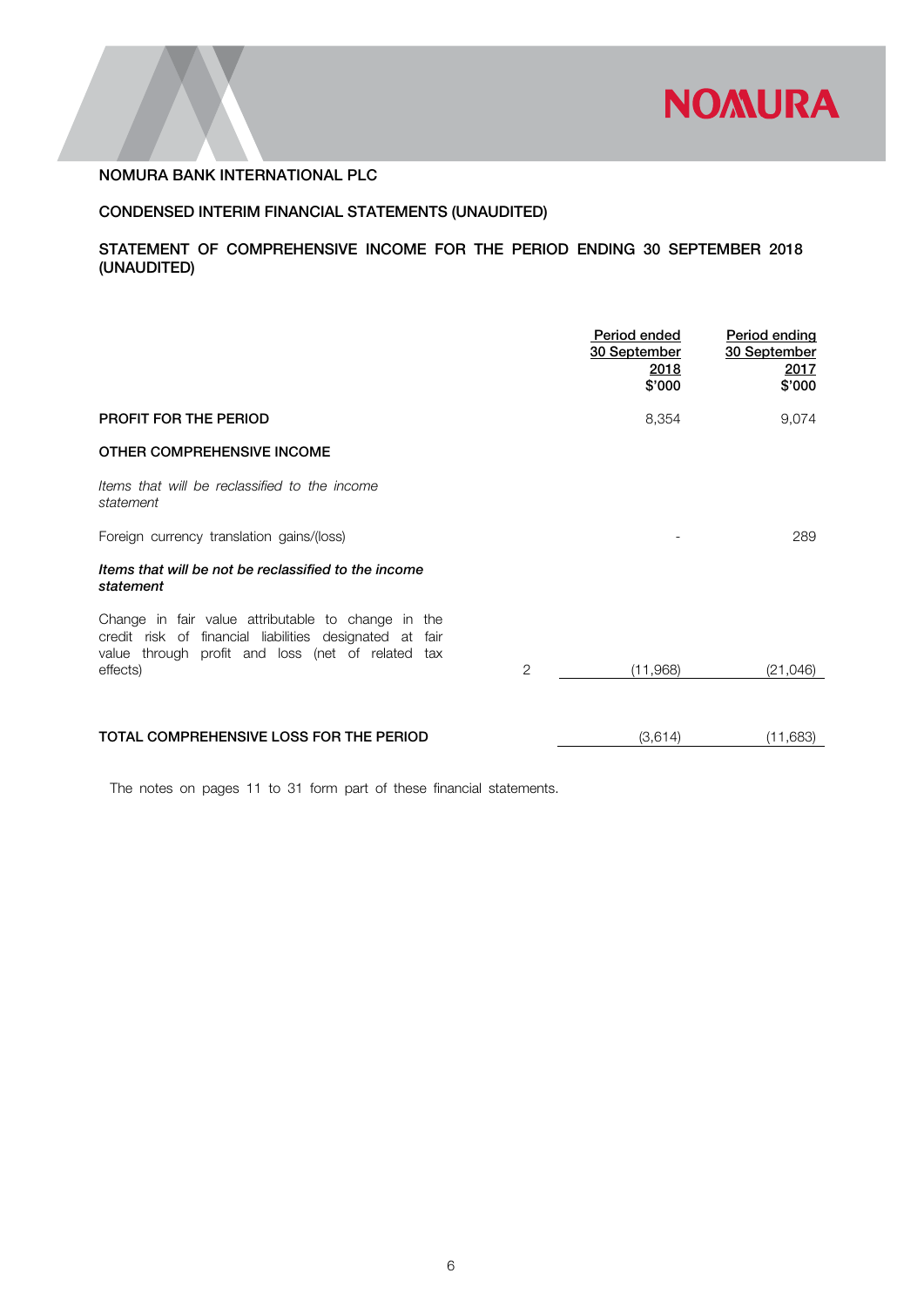# CONDENSED INTERIM FINANCIAL STATEMENTS (CONTINUED) (UNAUDITED)

# STATEMENT OF CHANGES IN EQUITY FOR THE PERIOD ENDING 30 SEPTEMBER 2018 (UNAUDITED)

|                                                                                                                    | Called-up<br>share capital | Retained<br><b>Earnings</b> | Other<br>Reserve | <b>Own Credit</b><br>Reserve | Total<br>shareholder's<br>equity |
|--------------------------------------------------------------------------------------------------------------------|----------------------------|-----------------------------|------------------|------------------------------|----------------------------------|
|                                                                                                                    | \$'000                     | \$'000                      | \$'000           | \$'000                       | \$'000                           |
| As at 1 April 2018                                                                                                 | 555,000                    | 32,541                      |                  | (104, 801)                   | 482,740                          |
| Changes on initial application<br>of IFRS-9                                                                        |                            | 1,058                       |                  |                              | 1,058                            |
| Profit for the period<br>Other Comprehensive Income<br>Transferred from Own Credit<br>Reserve to Retained Earnings |                            | 8,354                       |                  | (11,968)                     | 8,354<br>(11,968)                |
| during the period                                                                                                  |                            | (3,045)                     |                  | 3,045                        |                                  |
| Total comprehensive income                                                                                         |                            | 6.367                       |                  | (8,923)                      | (2,556)                          |
| As at 30 September 2018                                                                                            | 555,000                    | 38,908                      |                  | (113,724)                    | 480.185                          |

|                                                                                  | Called-up<br>share capital | Retained<br>Earnings | Other<br>Reserve | <b>Own Credit</b><br>Reserve | Total<br>shareholder's<br>equity |
|----------------------------------------------------------------------------------|----------------------------|----------------------|------------------|------------------------------|----------------------------------|
|                                                                                  | \$'000                     | \$'000               | \$'000           | \$'000                       | \$'000                           |
| As at 1 April 2017                                                               | 555,000                    | 31,857               | (285)            | (111, 412)                   | 475,160                          |
| Profit for the period<br>Other Comprehensive Income                              |                            | 9,074                | 289              | (21, 046)                    | 9,074<br>(20, 757)               |
| Transferred from Own Credit<br>Reserve to Retained Earnings<br>during the period |                            | (3,620)              |                  | 3,620                        |                                  |
| Total comprehensive income                                                       |                            | 5,454                | 289              | (17, 426)                    | (11,683)                         |
| As at 30 September 2017                                                          | 555,000                    | 37,311               | 4                | (128,838)                    | (463,477)                        |

During the period, \$3,045,244 (Sep 2017: \$3,619,907) was transferred from Own Credit Reserve to Retained Earnings due to settlement of financial liabilities designated at fair value through profit and loss (net of tax effects).

The notes on pages 11 to 31 form part of these financial statements.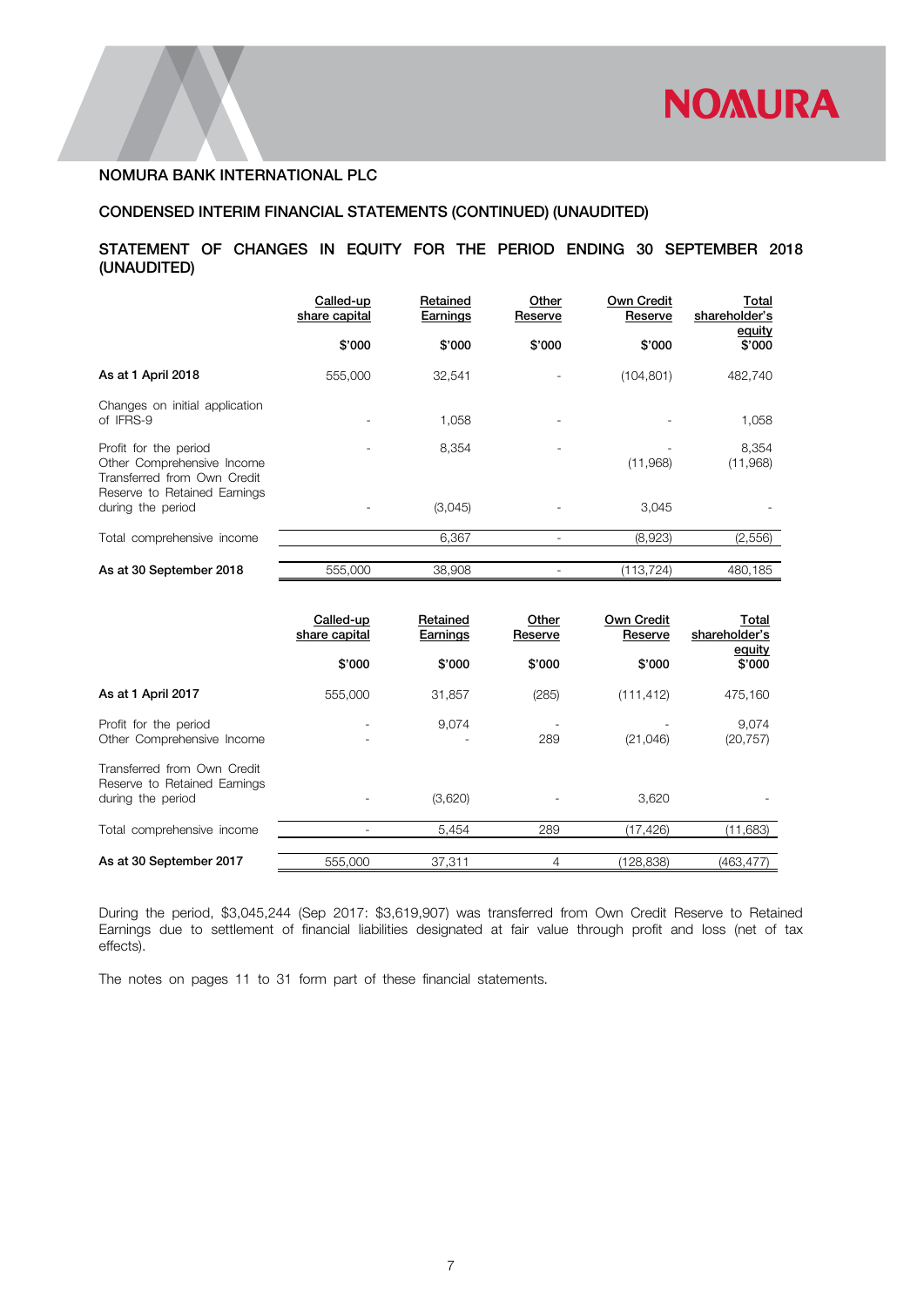

# CONDENSED INTERIM FINANCIAL STATEMENTS (CONTINUED) (UNAUDITED)

# STATEMENT OF FINANCIAL POSITION AT 30 SEPTEMBER 2018

|                                                                            |             | September<br>2018 | <b>March 2018</b> |
|----------------------------------------------------------------------------|-------------|-------------------|-------------------|
|                                                                            |             | <b>Unaudited</b>  | Audited           |
| Assets                                                                     | <b>Note</b> | \$'000            | \$'000            |
| Loans and advances to banks                                                |             | 3,774             | 6,635             |
| Derivative financial instruments                                           | 3,4         | 539,011           | 504,352           |
| Loans and advances to affiliates - at fair value through<br>profit or loss |             | 561,938           | 790,145           |
| Loans and advances to affiliates $-$ at amortised cost                     |             | 100,909           | 236,028           |
| Securities purchased under agreements to resell <sup>1</sup>               |             | 5,004,183         | 6,196,820         |
| Loans and advances to others - at fair value through profit<br>or loss     |             | 75,640            | 79,694            |
| Loans and advances to others – at amortised cost                           |             | 4,695             | 799               |
| Prepayments and accrued income                                             |             | 10,398            | 9,748             |
| Other assets                                                               |             | 12,259            | 8,376             |
| Deferred tax asset                                                         |             | 14,311            | 12,317            |
| Financial investments at fair value through profit or loss <sup>2</sup>    | 3           | 18                | 12                |
| <b>Total Assets</b>                                                        |             | 6,327,137         | 7,844,926         |
| Liabilities                                                                |             |                   |                   |
| Customer accounts                                                          |             | 190               | 200               |
| Derivative financial instruments                                           | 3,4         | 980,846           | 1,107,756         |
| Accruals and deferred income                                               |             | 14,102            | 25,931            |
| Borrowing from affiliates                                                  |             | 171,678           | 246,485           |
| Borrowing from others                                                      |             | 40,136            | 43,235            |
| Securities sold under agreements to repurchase <sup>1</sup>                |             | 600,047           | 1,450,000         |
| Bonds and medium-term notes                                                | 7           | 4,035,610         | 4,460,415         |
| Group relief payable                                                       |             | 4,262             | 27,424            |
| Other liabilities                                                          |             | 81                | 740               |
| <b>Total Liabilities</b>                                                   |             | 5,846,952         | 7,362,186         |
| Shareholders' funds                                                        |             |                   |                   |
| Called up share capital                                                    |             | 555,000           | 555,000           |
| Retained earnings                                                          |             | 38,908            | 32,541            |
| Own Credit Reserve                                                         |             | (113, 724)        | (104, 801)        |
| <b>Total Equity</b>                                                        |             | 480,185           | 482,740           |
| <b>Total Liabilities and Equity</b>                                        |             | 6,327,137         | 7,844,926         |

*1. Following the adoption of IFRS 9 on 1 April 1 2018, the transitional impact of which was immaterial, securities purchased/sold under agreements to resell/repurchase were reclassified to fair value through profit or loss. Further detail on the adoption of new accounting policies can be found in Note 1*

*2. Prior to adoption of IFRS 9 on 1 April 2018, financial investments at fair value through profit or loss were disclosed as available-for-sale financial investments as at March 2018.*

The notes on pages 11 to 31 form part of these financial statements.

Approved by the board of Directors on 13 December 2018 and subsequently signed on its behalf on XX December 2018 by: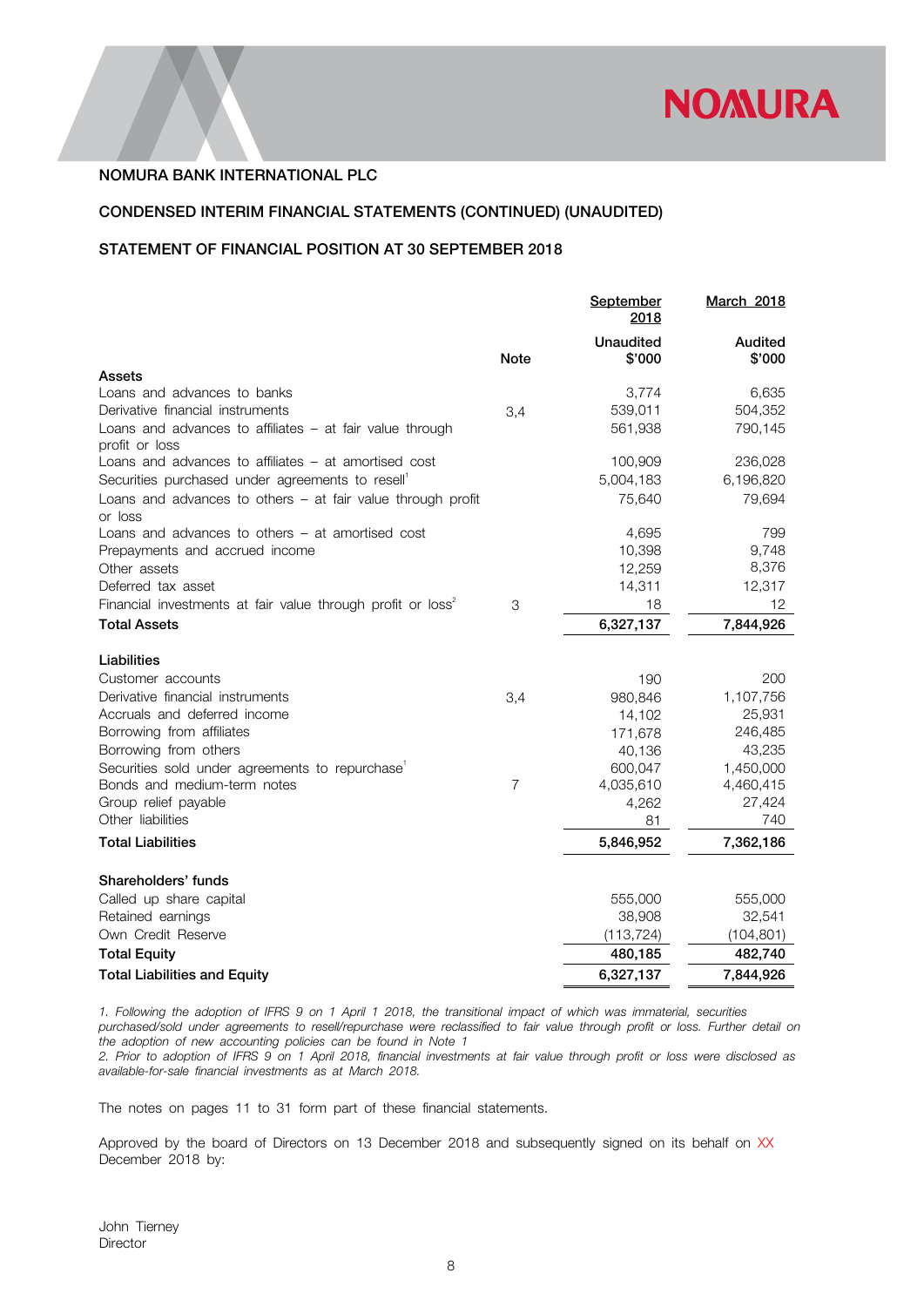

# CONDENSED INTERIM FINANCIAL STATEMENTS (CONTINUED) (UNAUDITED)

# STATEMENT OF CASH FLOWS FOR THE PERIOD ENDING 30 SEPTEMBER 2018 (UNAUDITED)

|                                                                                                           | Period Ending 30<br>September 2018<br>\$'000 | Period Ending 30<br>September 2017<br>\$'000 |
|-----------------------------------------------------------------------------------------------------------|----------------------------------------------|----------------------------------------------|
| Operating activities<br>Profit before tax                                                                 | 10,314                                       | 11,203                                       |
| Change in operating assets and liabilities                                                                |                                              |                                              |
| Net change in derivative assets                                                                           | (34,660)                                     | (90, 287)                                    |
| Net change in loans and advances to affiliates at FVPL                                                    | 228,207                                      | (27, 827)                                    |
| Net change in loans and advances to affiliates at cost                                                    | 135,119                                      | 139,969                                      |
| Net change in securities purchased under agreements                                                       | 1,194,911                                    | (164, 217)                                   |
| to resell                                                                                                 |                                              |                                              |
| Net change in loans and advances to others at FVPL                                                        | 4,054                                        | 1,604                                        |
| Net change in loans and advances to others at cost                                                        | (3,896)                                      |                                              |
| Net change in prepayments and accrued income                                                              | (650)                                        | (14, 861)                                    |
| Net change in other assets                                                                                | (3,883)                                      | (14, 879)                                    |
| Net change in financial investments at FVPL                                                               | (6)                                          |                                              |
| Net change in customer accounts<br>Net change in derivative liabilities                                   | (10)<br>(126, 911)                           | 17<br>71,892                                 |
| Net change in accruals and deferred income                                                                | (11, 845)                                    | 16,837                                       |
| Net change in borrowings from affiliates                                                                  | (74, 807)                                    | (122, 234)                                   |
| Net change in borrowing from banks and other                                                              | (3,098)                                      | (183)                                        |
| customers                                                                                                 |                                              |                                              |
| Net change in securities sold under agreements to                                                         | (851, 169)                                   |                                              |
| repurchase                                                                                                |                                              |                                              |
| Net change in bond and medium-term notes                                                                  | (129, 741)                                   | (73, 160)                                    |
| Net change in other liabilities<br>Net change in corporation tax liability                                | (658)                                        | 16,094<br>1,520                              |
| Income tax paid                                                                                           | (25,010)                                     | (5)                                          |
|                                                                                                           |                                              |                                              |
| Net cash flows in relation to operating activities                                                        | 306,261                                      | (248, 517)                                   |
| <b>Financing activities</b>                                                                               |                                              |                                              |
| Proceeds of borrowings and issuance of debt                                                               | 344,160                                      | 513,998                                      |
| Repayments of borrowings and redemption of debt                                                           | (653, 282)                                   | (267, 844)                                   |
|                                                                                                           |                                              |                                              |
| Net cash flows in relation to financing activities                                                        | (309, 122)                                   | 246,154                                      |
| Net (decrease)/increase in cash and cash equivalents<br>Cash and cash equivalents at the beginning of the | (2,861)                                      | (2,363)                                      |
| period                                                                                                    | 6,635                                        | 6,559                                        |
| Cash and cash equivalents at the end of the period                                                        | 3.774                                        | 4.196                                        |
| Included within operational cash flows                                                                    |                                              |                                              |
| Interest paid                                                                                             | (11, 866)                                    | (10, 560)                                    |
| Interest received                                                                                         | 40,014                                       | 30,743                                       |
|                                                                                                           |                                              |                                              |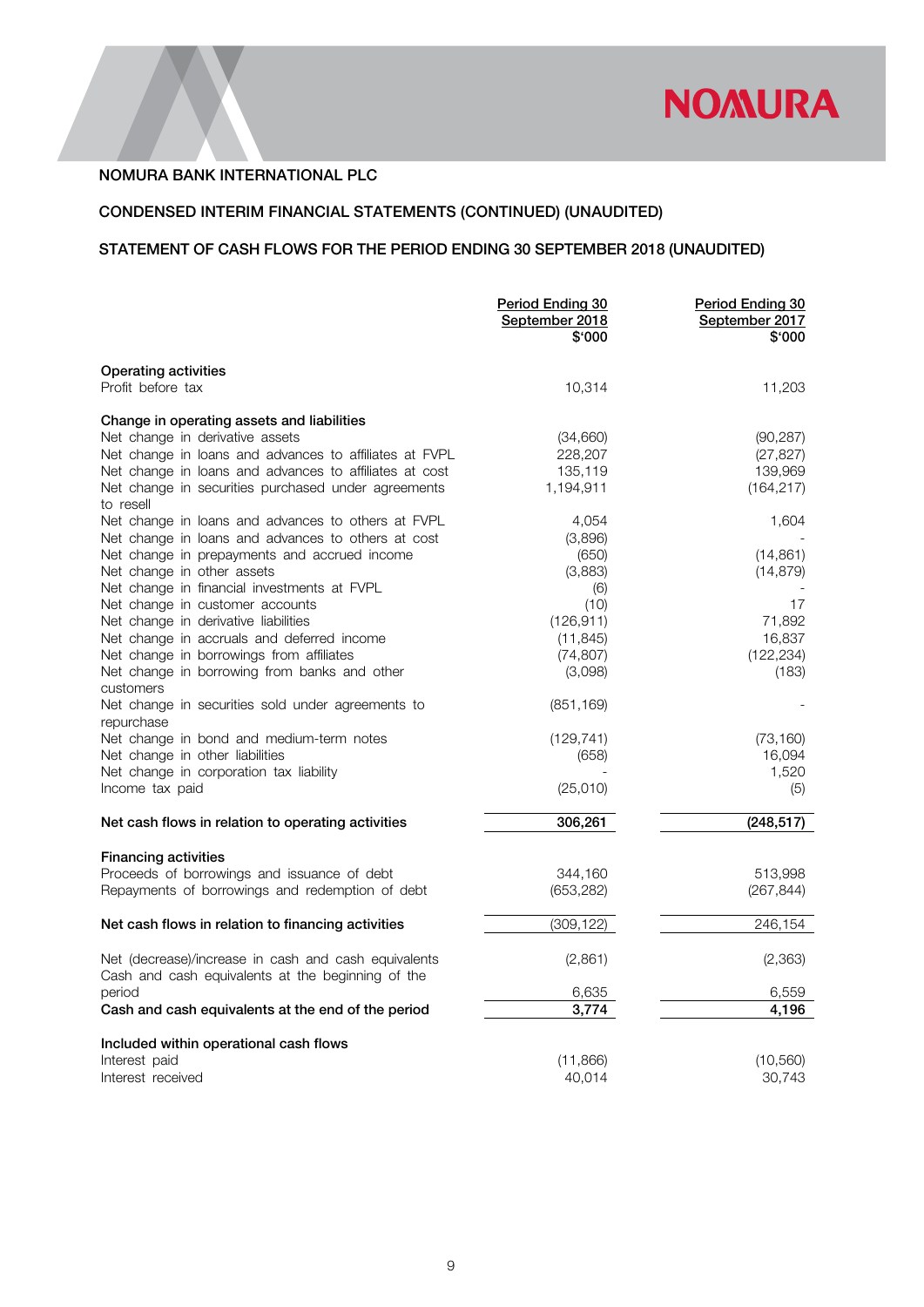

# STATEMENT OF CASH FLOWS FOR THE PERIOD ENDING 30 SEPTEMBER 2018 (CONTINUED) (UNAUDITED)

# ANALYSIS OF THE BALANCES OF CASH AS SHOWN IN THE BALANCE SHEET:

30 September 2018

|                                                                        | 30 September<br>2018<br>\$'000        | <b>Cash Flow</b><br>\$'000 | 31 March<br>2018<br>\$'000        |
|------------------------------------------------------------------------|---------------------------------------|----------------------------|-----------------------------------|
| Loans and advances to other banks repayable on<br>demand               | 3,774                                 | (2,861)                    | 6,635                             |
| Net Cash and Cash Equivalents                                          | 3,774                                 | (2,861)                    | 6,635                             |
| 31 March 2018                                                          | 31 March 2018<br>\$'000               | <b>Cash Flow</b><br>\$'000 | 31 March 2017<br>\$'000           |
| Loans and advances to banks<br>repayable on demand<br>Net cash balance | 6,635<br>6,635                        | 76<br>76                   | 6,559<br>6,559                    |
| 30 September 2017                                                      | 30 September<br><u>2017</u><br>\$'000 | Cash Flow<br>\$'000        | 31 March<br><u>2017</u><br>\$'000 |
| Loans and advances to other banks repayable on<br>demand               | 4,196                                 | (2, 363)                   | 6,559                             |
| Net Cash and Cash Equivalents                                          | 4,196                                 | (2,363)                    | 6,559                             |

# RECONCILIATION OF LIABILITIES ARISING FROM FINANCING ACTIVITIES:

| 30 September 2018                              | Liabilities<br><u>as at</u>            | Cash<br><b>Flow</b> | Non-cash changes         | Liabilities as<br>at |                                     |                        |
|------------------------------------------------|----------------------------------------|---------------------|--------------------------|----------------------|-------------------------------------|------------------------|
|                                                | 1 April<br>2018                        |                     | <b>Acquisition</b>       | Foreign<br>exchange  | <b>Fair value</b><br><u>changes</u> | 30 September<br>2018   |
|                                                | \$'000                                 | \$'000              | \$'000                   | movement<br>\$'000   | \$'000                              | \$'000                 |
| Bonds and medium-term<br>notes                 | 4,460,415                              | (309, 122)          | $\overline{\phantom{a}}$ | (129, 741)           | 14,058                              | 4,035,610              |
| Total liabilities from financing<br>activities | 4,460,415                              | (309, 122)          | ۰                        | (129, 741)           | 14,058                              | 4,035,610              |
|                                                |                                        |                     | Non-cash changes         |                      |                                     | Liabilities as         |
| 31 March 2018                                  | Liabilities                            | <u>Cash</u>         |                          |                      |                                     |                        |
|                                                | <u>as at</u><br><u>1 April</u><br>2017 | <b>Flow</b>         | <b>Acquisition</b>       | Foreign<br>exchange  | Fair value<br>changes               | at<br>31 March<br>2018 |
|                                                | \$'000                                 | \$'000              | \$'000                   | movement<br>\$'000   | \$'000                              | \$'000                 |
| Bonds and medium-term<br>notes                 | 4,104,141                              | 326,949             |                          | 6,929                | 22,396                              | 4,460,415              |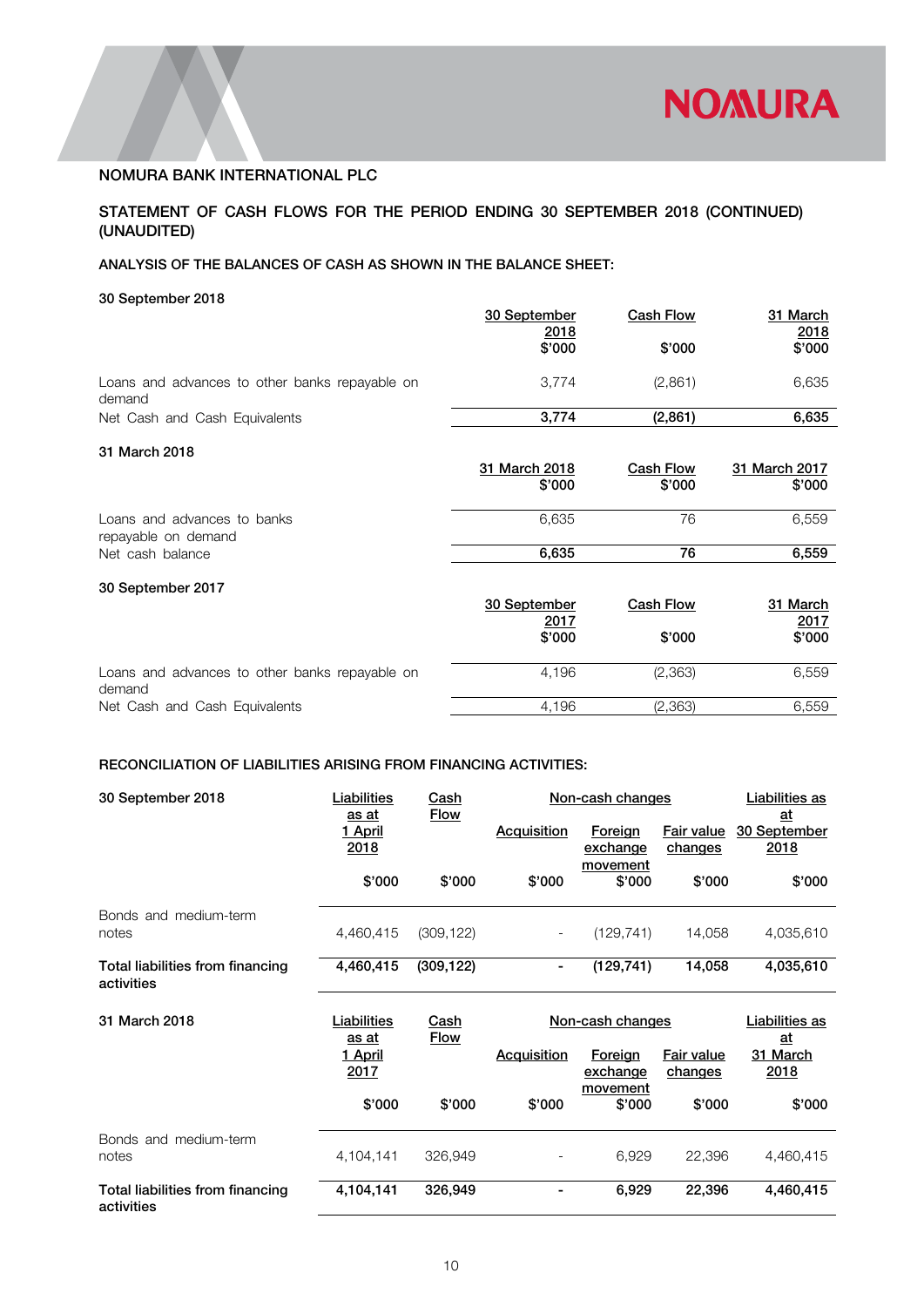

### PERIOD ENDING 30 SEPTEMBER 2018 (UNAUDITED)

# NOTES TO INTERIM REPORT

### 1. ACCOUNTING POLICIES

### (a) Basis of Accounting

These condensed interim financial statements as at and for the half-year to 30 September 2018 of Nomura Bank International plc (the "Bank") have been prepared in accordance with the Disclosure and Transparency Rules of the Financial Conduct Authority ("FCA") and with International Accounting Standard 34 ("IAS 34"), Interim Financial Reporting as adopted by the EU. They do not include all of the information required for full annual financial statements and should be read in conjunction with the financial statements as at and for the year ending 31 March 2018 which were prepared in accordance with International Financial Reporting Standards ("IFRS") as adopted by the EU.

The financial statements have been prepared under the historical cost convention modified to include the fair valuation of particular financial instruments to the extent required or permitted under IFRS as set out in the relevant accounting policies.

The condensed financial statements have been prepared on a going concern basis. The condensed financial statements are presented in United States dollar ("USD"), and all values are rounded to the nearest thousand USD except where otherwise stated. The information presented in this interim report does not constitute statutory accounts for the purposes of s435 of the Companies Act 2006. A copy of the statutory accounts for the year ending 31 March 2018 has been delivered to the Registrar of Companies and contained an unqualified auditors' report in accordance with s495 of the Companies Act 2006. The audit report did not contain a statement under s498 of the Companies Act 2006, nor did it include references to any matters to which the auditor drew attention by way of emphasis.

The Bank does not have any subsidiaries and as such no consolidated financial statements are required to be prepared.

# (b) Significant accounting judgments, estimates and assumptions

The preparation of the condensed financial statements requires management to make judgments, estimates and assumptions that affect the reported amounts of revenues, expenses, assets and liabilities, and the disclosure of contingent liabilities, at the end of the reporting period. Uncertainty about these assumptions and estimates could result in outcomes that require a material adjustment to the carrying amount of the asset or liability affected in future periods.

The significant accounting judgments and estimates applied in the preparation of these interim financial statements are consistent with those applied in the preparation of the annual financial statements for the year ended 31 March 2018.

### (c) Segment reporting

For management purposes, the Bank has only one operating and reportable segment involving financing activities. Substantially all of the Bank's gross and net assets and profit before taxation reported in these financial statements has arisen from this segment.

# (d) New standards, interpretations and amendments thereof, adopted by the Bank

The accounting policies adopted in the preparation of the interim condensed financial statements are consistent with those followed in the preparation of the Bank's annual financial statements for the year ending 31 March 2018 in addition to and except as disclosed below.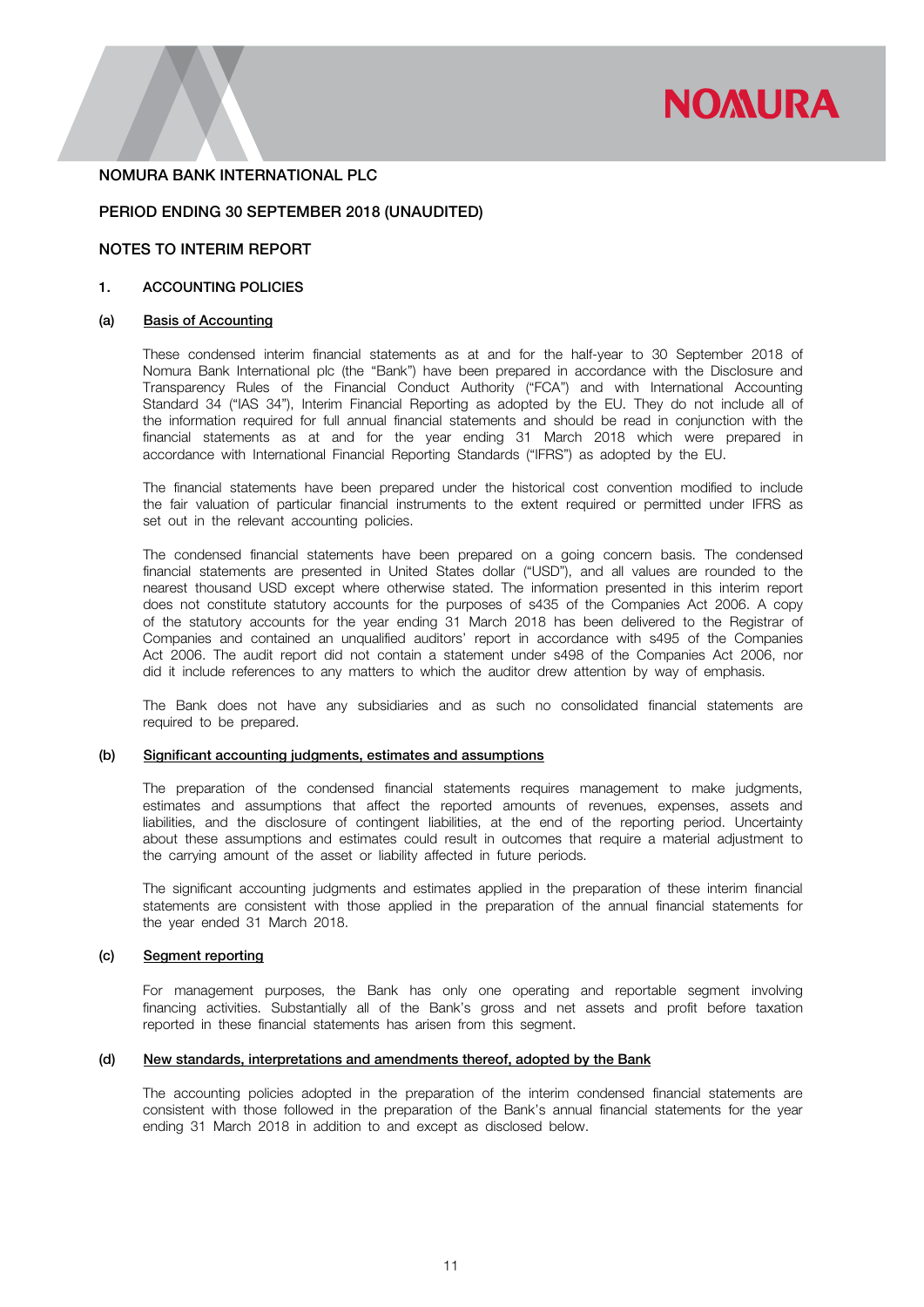

### PERIOD ENDING 30 SEPTEMBER 2018 (UNAUDITED)

# NOTES TO INTERIM REPORT

#### 1. ACCOUNTING POLICIES (CONTINUED)

#### (d) New standards, interpretations and amendments thereof, adopted by the Bank (continued)

### (i) IFRS 9 Financial Instruments

IFRS 9, Financial Instruments, which replaced IAS 39, Financial Instruments: Recognition and Measurement, has been applied effective from 1 April 2018, including the early adoption of 'Prepayment features with negative compensation (Amendments to IFRS 9)' which was endorsed by the EU in March 2018. The early adoption of 'Prepayment features with negative compensation (Amendments to IFRS9)' does not have any impact on the bank. Note that the Bank had early adopted the option in IFRS 9 'Financial Instruments: Classification and Measurement' to recognise changes in own credit on financial liabilities designated at fair value through profit and loss in other comprehensive income from 1 April 2016.

IFRS 9 does not require the restatement of comparative-period financial statements for the initial application of the classification and measurement requirements of IFRS 9, but requires additional disclosures on transition to IFRS 9 as required under IFRS 7, Financial Instruments: Disclosures. As permitted by the transitional provisions of IFRS 9, the Bank elected not to restate comparative figures. Consequently, the comparative information for prior periods is reported under IAS 39 and not comparable to the information presented for the current period. Any adjustments to the carrying amount of financial assets and financial liabilities at the date of transition were recognised in the opening retained earnings and reserves as of 1 April 2018.

### Classification and measurement

To determine their classification and measurement category, the new standard requires all assets, except equity instruments and derivatives, to be assessed based on a combination of the entity's business model for managing the assets and the instruments' contractual cash flow characteristics. The IAS 39 measurement categories of financial assets have been replaced by: fair value through profit or loss, fair value through other comprehensive income and amortised cost. IFRS 9 also allows entities to continue to irrevocably designate instruments that qualify for amortised cost or fair value through other comprehensive income instruments as fair value through profit or loss, if doing so eliminates or significantly reduces a measurement or recognition inconsistency (sometimes referred to as an 'accounting mismatch') that would otherwise arise from measuring assets or liabilities or recognising the gains and losses on them on different bases. Equity instruments that are not held for trading may be irrevocably designated as fair value through other comprehensive income, with no subsequent reclassification of gains or losses to the income statement.

Under IFRS 9, embedded derivatives are no longer separated from a host financial asset. Instead, financial assets are classified based on the business model and their contractual terms.

The accounting of financial liabilities remains largely the same as the requirements of IAS 39, except for the treatment of gains and losses arising from the Bank's own credit risk relating to liabilities designated at fair value through profit or loss. Such movements in own credit risk are presented in other comprehensive income with no subsequent reclassification to the income statement.

#### Business model:

The Bank determines its business model at the level that best reflects how it manages groups of financial assets to achieve its business objective, how information is reported to management of the Nomura reporting entity, frequency of sales of the financial assets and the complexity or potential differences in underlying business model.

There are three business models identified under IFRS 9 for financial assets:

‒ Hold to Collect - Financial assets held with the objective to collect contractual cash flows.

‒ Hold to Collect and Sell - Financial assets held with the objective of both collecting contractual cash flows and selling financial assets.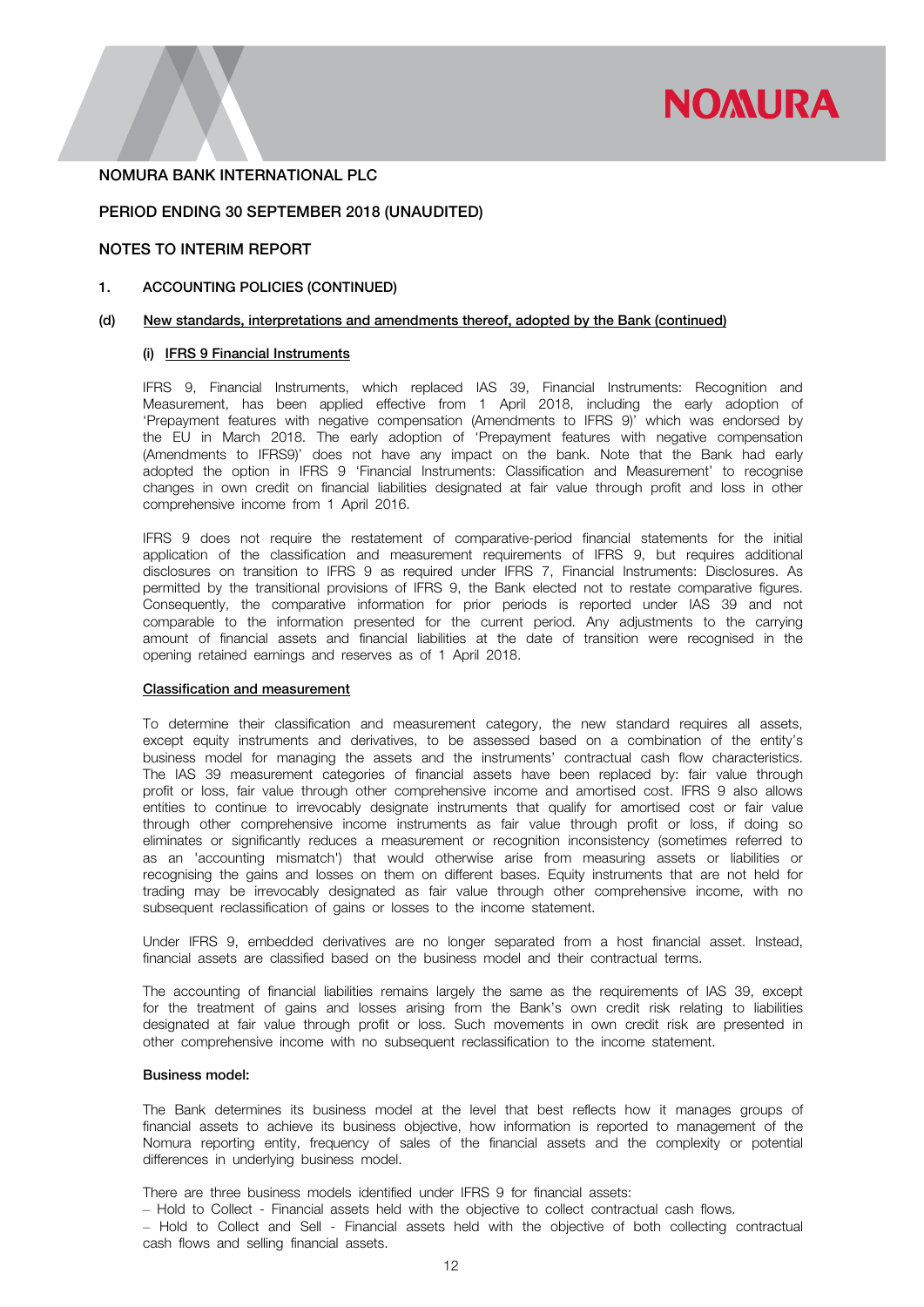

### PERIOD ENDING 30 SEPTEMBER 2018 (UNAUDITED)

# NOTES TO INTERIM REPORT

#### 1. ACCOUNTING POLICIES (CONTINUED)

#### (d) New standards, interpretations and amendments thereof, adopted by the Bank (continued)

### (i) IFRS 9 Financial Instruments (continued)

‒ Other - Financial assets held with trading intent or that do not meet the "hold to collect" and "hold to collect and sell" qualifying criteria.

The Bank manages a portfolio of financial assets through a hold to collect business model where all of the following criteria are met:

The portfolio is not managed through a held for trading or fair value management business model;

The portfolio of financial assets is managed to realise cash flows solely through collecting contractual payments over the life of the financial assets rather than managing the overall return on the portfolio by both holding and selling financial assets; and

Any sales of financial assets are expected to be infrequent or insignificant.

#### Solely Payments of Principal and Interest (SPPI):

To meet the hold to collect business model, the portfolio of financial assets are to be held by the Bank with the strategy of collecting cash flows from the financial assets specified by contractual terms of the instrument. A financial asset can only be measured at amortised cost where the contractual terms give rise on specified dates to cash flows that are solely payments of principal and interest.

Principal for purpose of the SPPI test is defined as the fair value of the debt instrument at initial recognition and therefore is determined based on a comparison of contractual cash flows to the amount actually invested. It is not necessarily the contractual par amount of the debt instrument.

The most significant elements of interest within a basic lending arrangement are that it is consideration for the time value of money and credit risk. Interest may also include a profit margin.

#### Impairment of financial assets

IFRS 9 establishes a new credit risk impairment model based on expected losses. The standard replaces IAS 39's incurred loss approach with a forward-looking expected loss approach. The Bank is required to record an allowance for expected losses for all loans and other debt financial assets not held at fair value through profit or loss, together with loan commitments and financial guarantee contracts. The allowance is based on the expected credit losses associated with the probability of default in the next twelve months unless there has been a significant increase in credit risk since origination, in which case, the allowance is based on the probability of default over the expected life of the instrument.

Application of the general expected credit loss ("ECL") impairment model:

Expected credit losses should be determined using all reasonable and supportable information which is reasonably available at the Bank's reporting date without undue cost or effort, including information about past events, current conditions and forecasts of future economic conditions. The information used should reflect factors that are specific to the obligor, general economic conditions and an assessment of both the current as well as the forecast direction of conditions at the Bank's reporting date. Information that is available for financial reporting purposes is always considered to be available without undue cost or effort.

The general ECL impairment model is used to measure expected credit losses against the majority of financial instruments held by the Bank which are subject to impairment though the ECL impairment model under IFRS 9.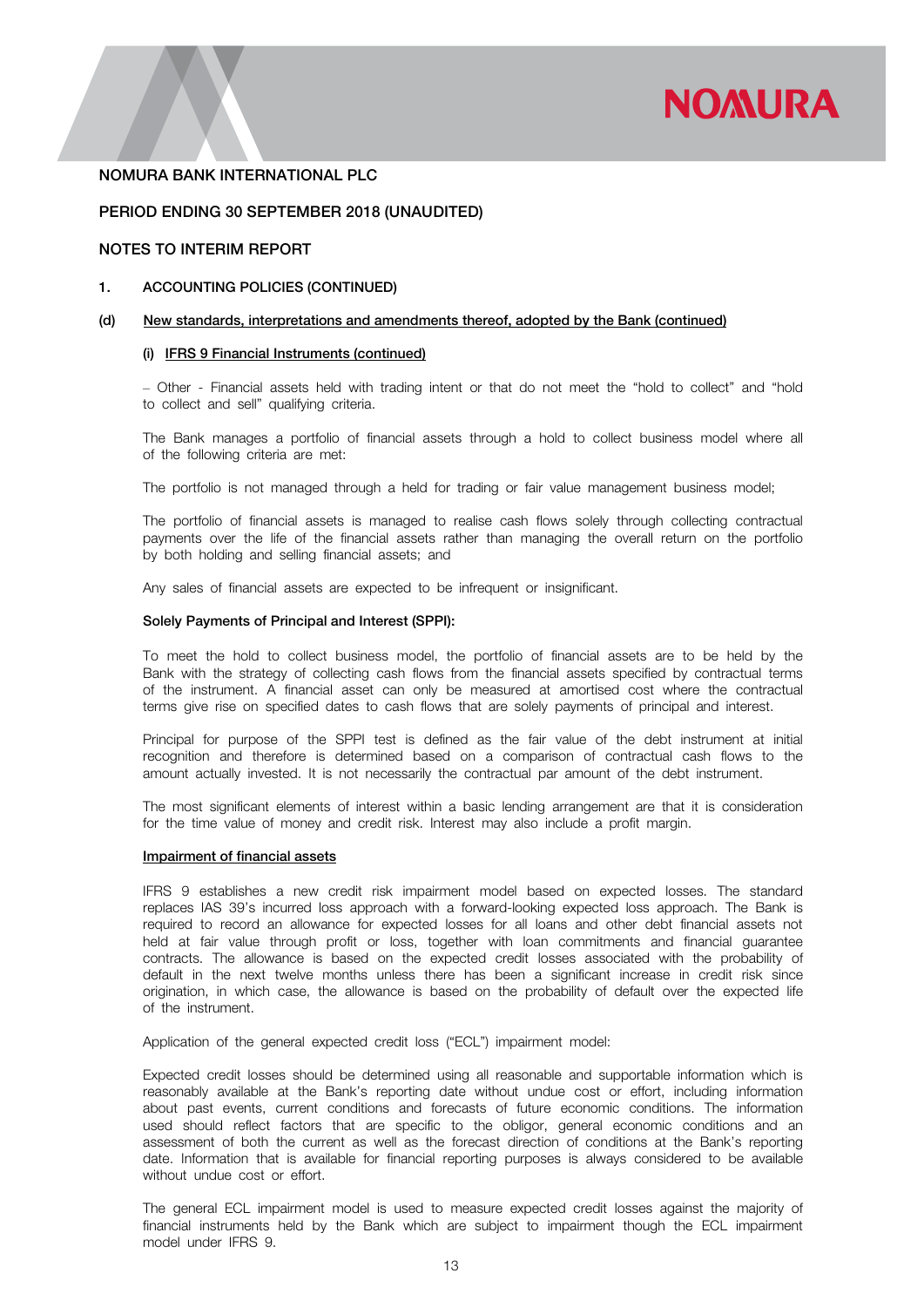

# PERIOD ENDING 30 SEPTEMBER 2018 (UNAUDITED)

# NOTES TO INTERIM REPORT

### 1. ACCOUNTING POLICIES (CONTINUED)

#### (d) New standards, interpretations and amendments thereof, adopted by the Bank (continued)

### (i) IFRS 9 Financial Instruments (continued)

Expected credit losses represent the difference between the cash flows that the Bank is entitled to receive in accordance with the contractual terms of the financial instrument and the cash flows that the Bank ultimately expects to receive based on following model.

#### The measurement of expected credit losses under the ECL impairment model reflects:

- An unbiased and probability-weighted amount that is determined by evaluating a range of possible outcomes;
- The time value of money; and
- Reasonably and supportable information that is available without undue cost or effort at the reporting date about past events, current conditions and forecasts of future economic conditions.

Lifetime expected credit losses represent expected credit losses that would result from all possible default events over the expected life of the financial asset whereas 12 month expected credit losses are those life expected credit losses expected to occur within 12 months of balance sheet date.

In order to determine whether 12 month or lifetime expected credit losses are used, each financial asset and off-balance sheet financial instrument being individually or collectively assessed for impairment is classified at each reporting date into one of following three stages of credit quality deterioration since the financial asset was initially recognised.

- Stage 1 Performing financial assets for which there has been no significant deterioration in credit quality since initial recognition;
- Stage 2 Underperforming financial assets for which there has been a significant deterioration in credit quality since initial recognition but which are not credit-impaired; and
- Stage 3 Non-performing financial assets for which there has been a significant deterioration in credit quality since initial recognition and which have become credit-impaired.

A financial instrument that is not credit-impaired on initial recognition is initially classified into stage 1 and is typically subsequently continuously monitored to determine whether a significant increase in credit risk has occurred, at which point the financial instrument is reclassified to stage 2. A determination of whether a significant increase in credit risk has occurred at each reporting date will primarily be through a comparison of Nomura Group's internal credit rating applied to the financial instrument at acquisition, origination or issuance and the internal credit rating currently assigned to the financial instrument at the reporting date. A financial instrument will be reclassified into stage 2 where the internal credit rating has declined by more than a specific number of notches, in addition there is a rebuttable presumption that the credit risk of a financial instrument subject has significantly deteriorated since initial recognition when contractual payments of principal or interest are more than 30 days past due. If there is a further deterioration in credit risk such that the financial instrument becomes credit-impaired, the financial instrument is then reclassified into stage 3.

A stage 3 financial asset can only be classified out of stage 3 and into stage 2 or eventually stage 1 when it no longer meets the definition of being credit-impaired, namely when it is no longer probable that the Bank will not be able to collect all principal and interest amounts due in accordance with the original or modified contractual terms of the financial asset.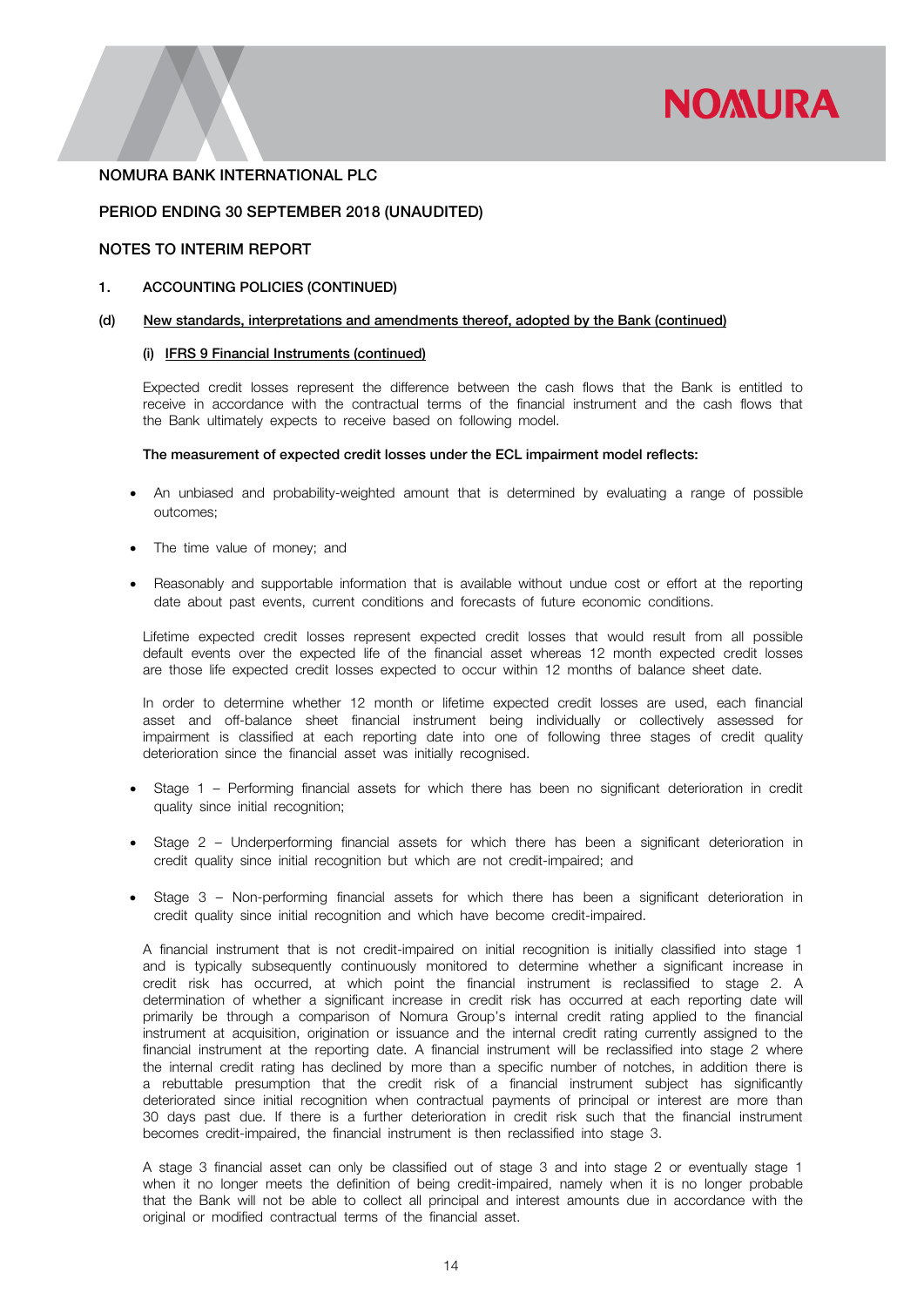

### PERIOD ENDING 30 SEPTEMBER 2018 (UNAUDITED)

# NOTES TO INTERIM REPORT

#### 1. ACCOUNTING POLICIES (CONTINUED)

#### (d) New standards, interpretations and amendments thereof, adopted by the Bank (continued)

#### (i) IFRS 9 Financial Instruments (continued)

A financial asset is credit-impaired when one or more events that have a detrimental impact on the estimated future cash flows of the financial asset have occurred since origination or purchase and it is no longer probable that the Bank will be able to collect all principal and interest amounts due in accordance with the contractual terms of the financial asset.

Nomura group policy is to define a default for application of this policy as the failure of an obligor to make payments in full and on time of any financial obligations, markedly disadvantageous modification to a contractual term compared with the existing obligation, bankruptcy filings, administration, receivership, liquidation or other winding-up or cessation of business of an obligor or other similar situations. A small delay in payment would not automatically be considered a default for determination of whether a financial asset has been credit-impaired. In addition, there is a rebuttable presumption that regardless of the above definition, default is deemed to occur and a financial instrument is creditimpaired when the financial instrument is 90 days or more past due.

The Nomura Group policy is that a financial instrument will continue to be credit-impaired until the obligor cures the reasons for credit-impairment or there has been a sustained observable period of repayment performance on the financial instrument. Determination of what constitutes a sustained period of repayment performance by the obligor depends on the nature of the financial instrument but will typically be for a period of 6 months or more.

The allowance for expected credit losses recognised against stage 1 financial assets is determined using 12 month expected credit losses. Conversely, the allowance against stage 2 or stage 3 financial assets is based on lifetime expected credit losses.

Credit-impaired financial instruments individually assessed for impairment are typically written-off when further cash flows are deemed uncollectible and when all commercially reasonably means of recovering outstanding principle and interest balances have been exhausted. Such a determination is based on factors such as the occurrence of significant changes in the obligor's financial position such that the obligor can no longer pay the obligation, or that the proceeds from collateral will not be sufficient to pay amounts due. Credit impaired financial instruments collectively assessed for impairment are typically written off when obligors are declared bankrupt, insolvent or in equivalent situations.

Write-offs are initially recognised against any existing allowance for expected credit losses and can relate to a financial instrument in its entirety or to a portion of it.

Recoveries are recognised through earnings during a reporting period.

For stage 1 and 2 financial assets, interest income is determined by applying the effective interest rate to the gross carrying value. For stage 3 financial assets, interest income is determined by applying the effective interest rate to net carrying amount of the financial asset namely the gross carrying amount less the allowance for expected credit losses.

#### Measurement of expected credit losses:

The measurement of expected credit losses through the general ECL impairment model is typically determined within the Bank using loss rate models or discounted cash flow models depending on the relevant staging of the financial instrument. A loss rate model measures expected credit losses for an individual or portfolio of similar financial instruments through development of loss rates calculated through an estimate of the probability of default ("PD") of the obligor and loss given default ("LGD") which is applied to the expected credit exposure of the obligor at default ("CEAD").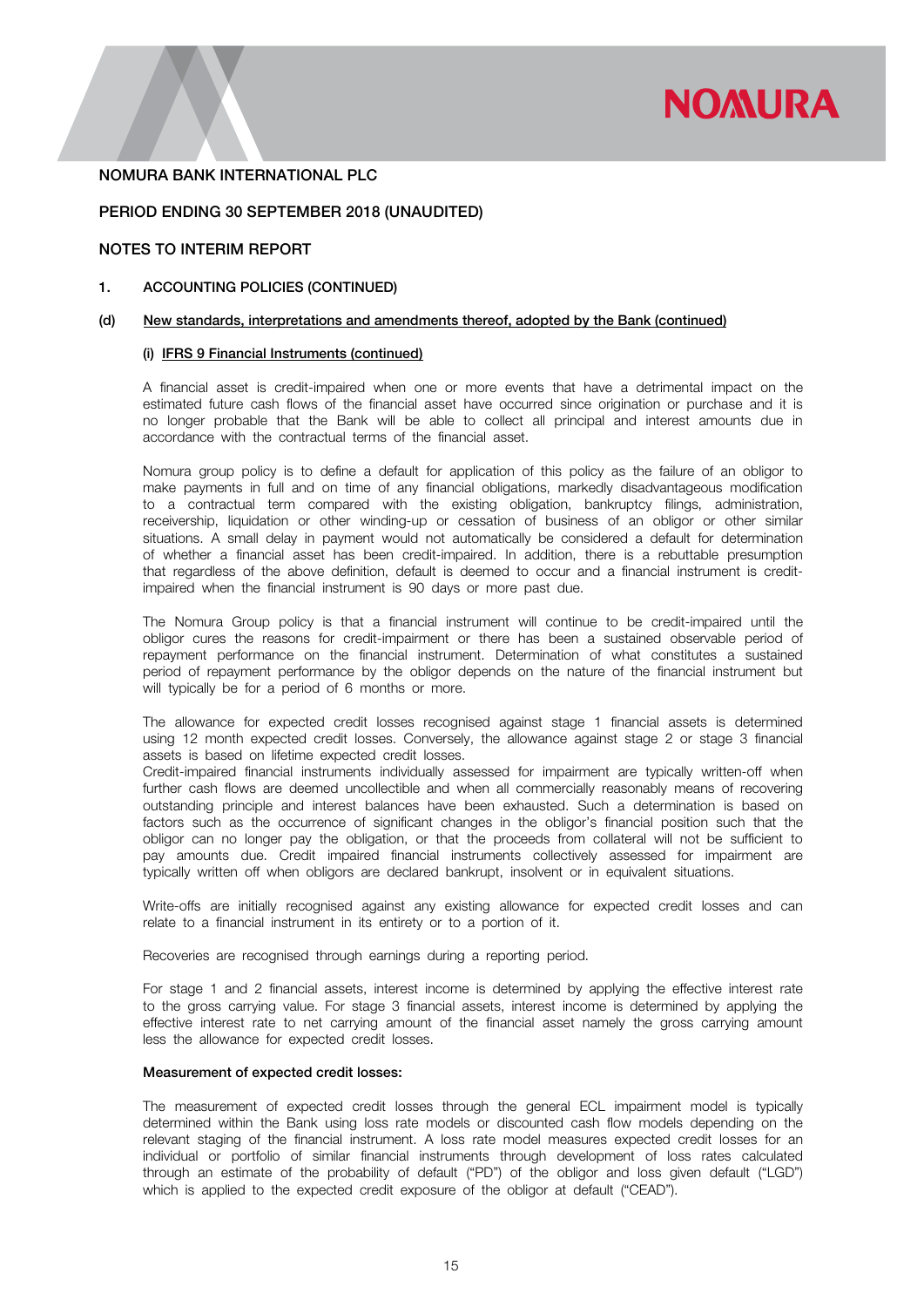

### PERIOD ENDING 30 SEPTEMBER 2018 (UNAUDITED)

# NOTES TO INTERIM REPORT

#### 1. ACCOUNTING POLICIES (CONTINUED)

#### (d) New standards, interpretations and amendments thereof, adopted by the Bank (continued)

#### (i) IFRS 9 Financial Instruments (continued)

PD inputs are determined by class of financial instrument and by internal Nomura credit rating applied to the financial instrument. PD inputs used by the Bank are sourced from industry data and validated based on historical experience.

Nomura Group policy is that forward-looking information is incorporated into the PD inputs by forecasting economic scenarios and adjusting the base case inputs for at least one more optimistic and pessimistic scenario.

LGD inputs are determined by class of financial instrument based on historical experience of loss and recovery rates for similar financial instruments and other relevant industry data. Where appropriate, LGD inputs are adjusted to reflect the impact of collateral and other integral credit enhancements.

For revolving and non-revolving loan commitments, the relevant absolute measure of CEAD represents an estimate of the total amount of the facility which will be drawn by the obligor by the time of default.

Cash flows expected from collateral and other credit enhancements that are integral to contractual terms of the financial instrument and not recognised separately by the Bank are included in the measurement of expected credit losses.

Use of the low credit risk practical expedient applies where the financial instrument meets all of the following criteria:

- The financial instrument is a debt security or financial instrument receivable but not a lending activity;
- The financial instrument has low default risk;
- The obligor has strong capacity in the short-term to meet its obligations; and
- Nomura expects, in the longer term that adverse changes in economic and business conditions might, but will not necessarily reduce the ability of the obligor to meet its obligations.

Nomura group policy is to permit a low credit risk practical expedient to be used for measurement of expected credit losses, namely that expected credit losses for certain Stage 1 financial instruments is determined using a 12 month ECL without formal consideration of whether a significant increase in credit risk has occurred. However, in the event that the financial instrument becomes credit-impaired, the financial instrument is reclassified from Stage 1 to Stage 3 where expected credit losses are determined using lifetime ECL.

Examples of balances to which the Bank applies the low credit risk practical expedient includes:

- Default fund contribution receivables from investment grade central clearing counterparties;
- Initial margin and variation margin receivables from investment grade central clearing counterparties; and
- Segregated initial margin receivables from investment grade custodians in connection with OTC derivatives and bilateral repurchase agreements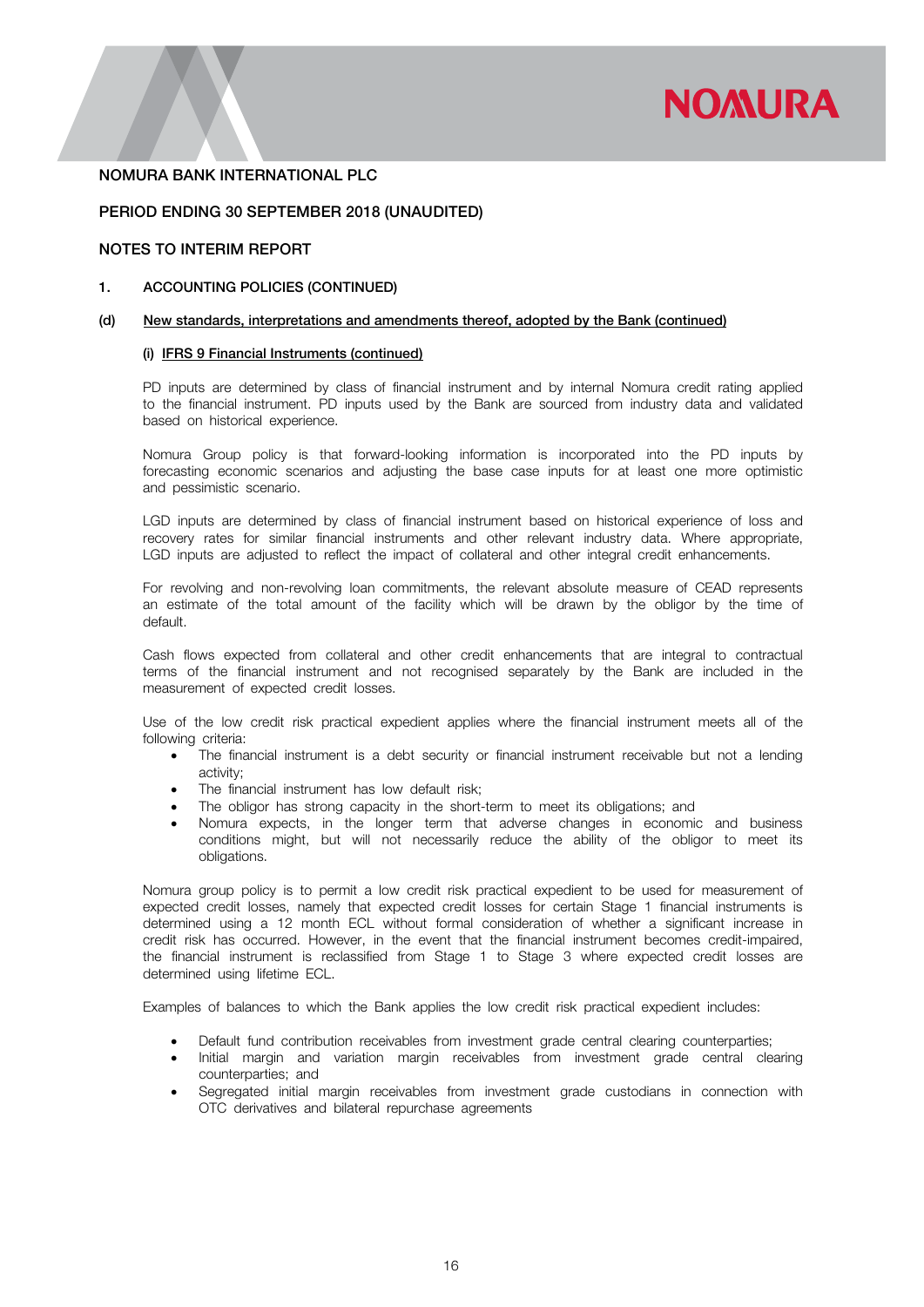

### PERIOD ENDING 30 SEPTEMBER 2018 (UNAUDITED)

### NOTES TO INTERIM REPORT

### 1. ACCOUNTING POLICIES (CONTINUED)

#### (d) New standards, interpretations and amendments thereof, adopted by the Bank (continued)

#### (i) IFRS 9 Financial Instruments (continued)

Certain financial instruments where expected credit losses are very low (either because of the nature of the obligor or the collateral provisions of the financial instrument) will not qualify for use of the low credit risk practical expedient because they meet the definition of a lending activity. There is a rebuttable presumption that these financial instruments will continue to be classified in stage 1 with a significant increase in credit risk only occurring when an observable indicator or event such as a default occurs (referred to as "basic staging" approach).

Financial instruments to which the basic staging approach may be applied includes demand deposits, investments grade short term deposits and variation margin receivables on derivative and collateralised agreements measured at fair value through profit and loss.

For those financial instruments which qualify for the low credit risk practical expedient or which are subject to the basic staging approach referred to above, Nomura group policy is to permit use of various alternative and more simplistic approaches to measure expected credit losses under the general ECL impairment model other than use of a loss rate model as described above.

Given the minimal credit risk retained by the Bank the expected credit loss provision determined in accordance with IFRS 9 as at 1 April 2018 is immaterial.

### Loan modifications and renegotiations that are not credit impaired

Nomura group policy is that the accounting for a modification of a financial asset depends on whether a substantial modification has occurred, namely that either the terms of the financial asset are substantially changed or the financial asset is cancelled and replaced with a substantially different financial asset with the same obligor.

Determination of whether a substantial modification has occurred though is assessed through both qualitative and quantitative assessment of how fundamental are the changes to the terms of the financial asset as a result of the modification.

A substantial modification of a financial asset results in derecognition of the original financial asset (or part of it) and recognition of a new financial asset on modification date. The new financial asset is classified and measured in accordance with classification and measurement principles described above. Any costs incurred or fees received in connection with the modification are recognised through the income statement as part of the gain or loss on derecognition of the original instrument.

Where terms are not substantially different the gross carrying amount of the modified original financial asset is recalculated to reflect the impact of the modification based on the present value of the modified contractual cash flows discounted at the original effective interest rate of the financial instrument. Any difference between the existing and revised gross carrying amount is recognised through the income statement as a modification gain or loss.

### Transitional impact upon adoption of IFRS 9

The following pages set out the impact of adopting IFRS 9 on the statement of financial position, and retained earnings including the effect of replacing IAS 39's incurred credit loss calculations with IFRS 9's ECLs.

A reconciliation between the carrying amounts under IAS 39 to the balances reported under IFRS 9 as of 1 April 2018 is, as follows: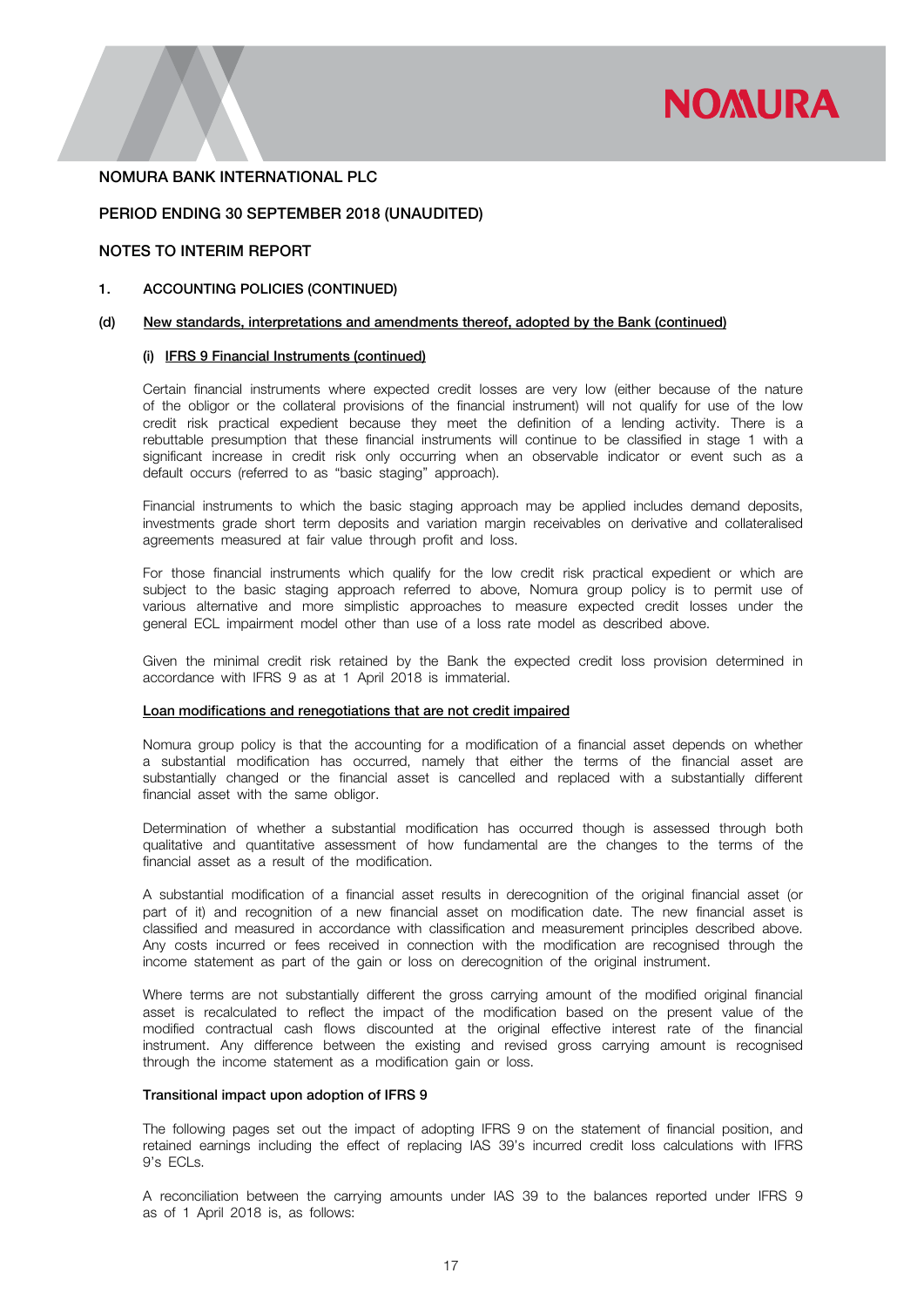

# PERIOD ENDING 30 SEPTEMBER 2018 (UNAUDITED)

# NOTES TO INTERIM REPORT

# 1. ACCOUNTING POLICIES (CONTINUED)

# (d) New standards, interpretations and amendments thereof, adopted by the Bank (continued)

# (i) IFRS 9 Financial Instruments (continued)

| <b>USD '000s</b>                                                           | Ref | IAS 39 measurement                    |                  | Re-<br>classification | Re-<br>measurement | IFRS <sub>9</sub> |                                |
|----------------------------------------------------------------------------|-----|---------------------------------------|------------------|-----------------------|--------------------|-------------------|--------------------------------|
|                                                                            |     | Category                              | Amount           | Amount                | Amount             | Amount            | Category                       |
| Assets                                                                     |     |                                       |                  |                       |                    |                   |                                |
| <b>Financial assets</b>                                                    |     |                                       |                  |                       |                    |                   |                                |
| Loans and advances to banks<br>Derivative financial instruments            |     | L&R <sup>1</sup><br>FVPL <sup>3</sup> | 6,635<br>504,352 |                       |                    | 6,635<br>504,352  | AC <sup>2</sup><br><b>FVPL</b> |
| Loans and advances to affiliates                                           |     |                                       | 1,026,173        | (1,026,173)           |                    | N/A               | (mandatory)                    |
| Loans and advances to affiliates -<br>at fair value through profit or loss | A   |                                       | N/A              | 790,145               |                    | 790,145           | <b>FVPL</b><br>(mandatory)     |
| Loans and advances to affiliates -<br>at amortised cost                    | B   |                                       | N/A              | 236,028               |                    | 236,028           | AC                             |
| Securities purchased under<br>agreements to resell                         | C   | L&R                                   | 6,196,820        | 2,274                 |                    | 6,199,094         | <b>FVPL</b><br>(mandatory)     |
| Loans and advances to others                                               |     |                                       | 80,493           | (80, 493)             |                    | N/A               |                                |
| Loans and advances to others -<br>at fair value through profit or loss     | Α   |                                       | N/A              | 79,694                |                    | 79,694            | <b>FVPL</b><br>(mandatory)     |
| Loans and advances to others -<br>at amortised cost                        | B   |                                       | N/A              | 799                   |                    | 799               | АC                             |
| Available for sale financial<br>investments                                | D   | <b>AFS</b>                            | 12               | (12)                  |                    | N/A               |                                |
| Financial investments - at fair<br>value through profit or loss            |     |                                       | N/A              | 12                    |                    | 12                | <b>FVPL</b><br>(mandatory)     |
| Other assets                                                               |     | L&R                                   | 8,376            |                       |                    | 8,376             | АC                             |
| Non-financial assets                                                       |     |                                       |                  |                       |                    |                   |                                |
| Prepayments and accrued income                                             |     | N/A                                   | 9,748            |                       |                    | 9,748             | N/A                            |
| Deferred tax asset                                                         |     | N/A                                   | 12,317           |                       |                    | 12,317            | N/A                            |
| <b>Total assets</b>                                                        |     |                                       | 7,844,926        | 2,274                 | $\blacksquare$     | 7,847,200         |                                |
| Liabilities                                                                |     |                                       |                  |                       |                    |                   |                                |
| <b>Financial liabilities</b>                                               |     |                                       |                  |                       |                    |                   |                                |
| Customer accounts                                                          |     | AC                                    | 200              |                       |                    | 200               | AC                             |
| Derivative financial instruments                                           |     | <b>FVPL</b>                           | 1,107,756        |                       |                    | 1,107,756         | <b>FVPL</b><br>(mandatory)     |
| Borrowings from affiliates                                                 |     | AC                                    | 246,485          |                       |                    | 246,485           | AC                             |
| Borrowings from others                                                     |     | <b>FVPL</b><br>(designated)           | 43,235           |                       |                    | 43,235            | <b>FVPL</b><br>(designated)    |
| Securities sold under agreements<br>to repurchase                          | C   | AC                                    | 1,450,000        | 1,216                 | ۰                  | 1,451,216         | <b>FVPL</b><br>(designated)    |
| Bonds and medium-term notes                                                |     | <b>FVPL</b><br>(designated)           | 4,460,415        |                       |                    | 4,460,415         | <b>FVPL</b><br>(designated)    |
| Non-financial liabilities                                                  |     |                                       |                  |                       |                    |                   |                                |
| Accruals and deferred income                                               |     | N/A                                   | 25,931           |                       |                    | 25,931            | N/A                            |
| Group relief payable                                                       |     | N/A                                   | 27,424           |                       |                    | 27,424            | N/A                            |
| Other liabilities<br><b>Total liabilities</b>                              |     | N/A                                   | 740<br>7,362,186 | 1,216                 | L,                 | 740<br>7,363,402  | N/A                            |
|                                                                            |     |                                       |                  |                       |                    |                   |                                |

1 L&R: Loans & Receivables 2 AC: Amortised cost 3 FVPL: Fair value through P&L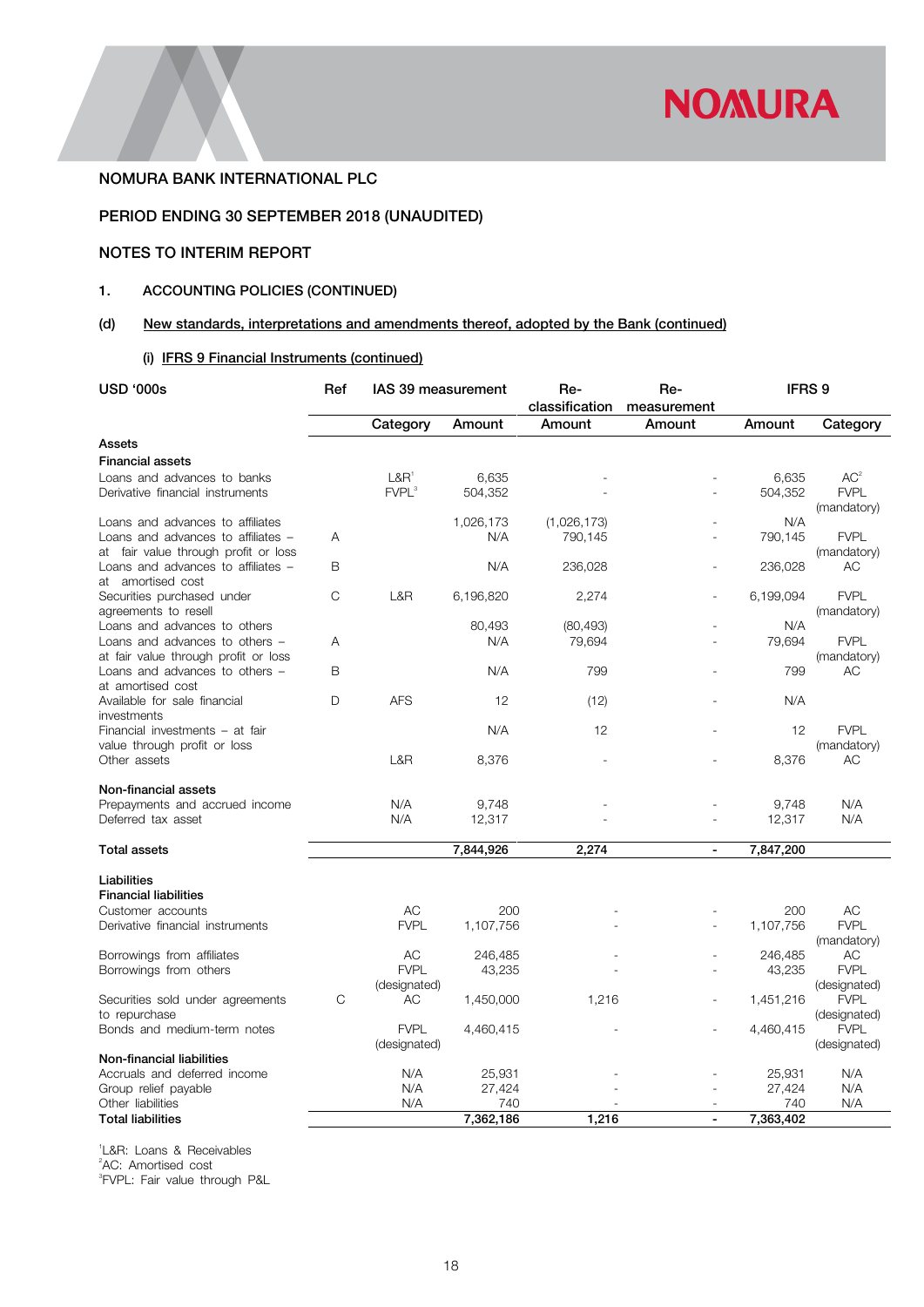

### PERIOD ENDING 30 SEPTEMBER 2018 (UNAUDITED)

# NOTES TO INTERIM REPORT

#### 1. ACCOUNTING POLICIES (CONTINUED)

#### (d) New standards, interpretations and amendments thereof, adopted by the Bank (continued)

### (i) IFRS 9 Financial Instruments (continued)

As of 1 April 2018, the following changes to classification and measurement were made on adoption of IFRS 9.

- A. Certain loans and advances of a structured nature were designated FVPL under IAS 39 and are mandatorily measured at FVPL under IFRS 9. In order to increase comparability and transparency, these balances are now separately presented on the face of the statement of financial position.
- B. Certain loans and advances which were classified as Loans and Receivables under IAS 39 were classified as Amortised cost under IFRS 9 and subject to ECL. In order to increase comparability and transparency, these balances are now separately presented on the face of the statement of financial position.
- C. Securities purchased under agreements to resell have been reclassified from Loans and Receivables under IAS 39 to being mandatorily at FVPL under IFRS 9. Securities sold under agreements to repurchase have been reclassified from Amortised cost under IAS 39 to being designated at FVPL under IFRS 9. The impact on retained earnings of reclassification is an increase of \$1.1 million before tax.
- D. Certain Financial investments that were previously classified as Available-for-sale investments under IAS 39 to being mandatorily at fair value through profit or loss under IFRS 9.

Changes in fair value are recorded in profit and loss with the exception of movements in fair value of liabilities designated at fair value through profit or loss due to changes in the Bank's own credit risk. Changes in own credit on financial liabilities designated at fair value through profit or loss such as notes issued is recognised in other comprehensive income (OCI) and do not get recycled to the profit or loss, thereby eliminating volatility in profit and loss in relation to unrealised own credit adjustments. Refer to the 'Impact on Equity' note below for more details.

#### Impact on equity

The Bank records an adjustment to its opening April 1, 2018 retained earnings, to reflect the application of the new requirements of IFRS 9 Impairment and Classification and Measurement at the adoption date and will not restate comparative periods.

The impact of transition to IFRS 9 on reserves and retained earnings is, as follows:

|                                                                                                                                                      | Retained<br>earnings |
|------------------------------------------------------------------------------------------------------------------------------------------------------|----------------------|
|                                                                                                                                                      | <b>USD '000s</b>     |
| Closing balance under IAS 39 (31 March 2018)                                                                                                         | 32,541               |
| Reclassification adjustments in relation to IFRS 9                                                                                                   |                      |
| Remeasurement impact of reclassifying assets held at amortised cost<br>to financial assets at fair value designated through profit or loss           | 2,274                |
| Remeasurement impact of reclassifying liabilities held at amortised cost<br>to financial liabilities at fair value designated through profit or loss | (1,216)              |
| Opening balance under IFRS 9 (1 April 2018)<br>Total change in equity due to adopting IFRS 9                                                         | 33,599<br>1.058      |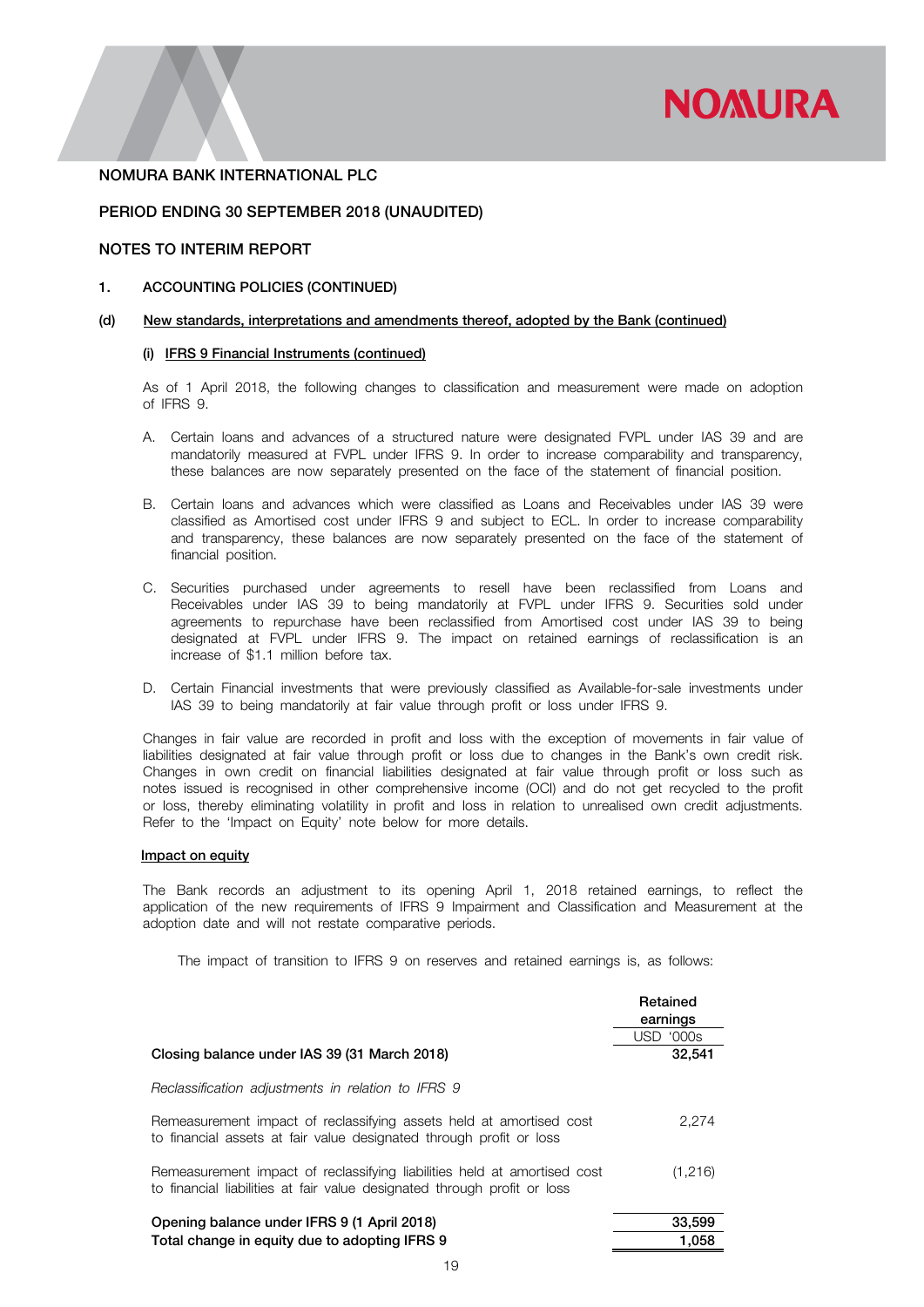

### PERIOD ENDING 30 SEPTEMBER 2018 (UNAUDITED)

# NOTES TO INTERIM REPORT

# 1. ACCOUNTING POLICIES (CONTINUED)

# (ii) IFRS 15 Revenue from Contracts with Customers

In May 2014, the IASB issued IFRS 15, "Revenue from Contracts with Customers", which specifies how and when revenue is recognised, but does not impact income recognition related to financial instruments in scope of IFRS 9/IAS 39. In April 2016, the IASB issued clarifications to the standard, clarifying some requirements and providing additional transitional relief for companies that are implementing the new standard. This standard is endorsed by EU and effective for annual periods beginning on or after 1 January 2018 with early adoption possible. Based on assessment made, this new standard does not have a material impact on the Bank's financial position and performance.

### 2. TAX

Income tax expense in the Income Statement is calculated using the tax rate that would be applicable to the expected total annual earnings. The major components of the income tax expense are:

| <b>INCOME TAXES</b>                                      | Period ending<br>30 September 2018<br>\$'000 | Period ending<br>30 September 2017<br>\$'000 |
|----------------------------------------------------------|----------------------------------------------|----------------------------------------------|
| Current income tax expense                               | 1.960                                        | 2.129                                        |
| Income tax expense recognised in the Income<br>Statement | 1.960                                        | 2.129                                        |

Income tax expense in the Statement of Comprehensive Income is calculated using the tax rate that would be applicable to the expected total annual earnings. The major components of the income tax expense are:

| <b>INCOME TAXES</b>                                                                                       | Period ending<br>30 September 2018<br>\$'000 | Period ending<br>30 September 2017<br>\$'000 |
|-----------------------------------------------------------------------------------------------------------|----------------------------------------------|----------------------------------------------|
| Current income tax credit                                                                                 | (87)                                         | (645)                                        |
| Deferred income tax credit relating to origination and<br>reversal of temporary differences on own credit | (2,003)                                      | (15,026)                                     |
| Income tax credit recognised in Statement of<br>Comprehensive Income                                      | (2,090)                                      | (15,671)                                     |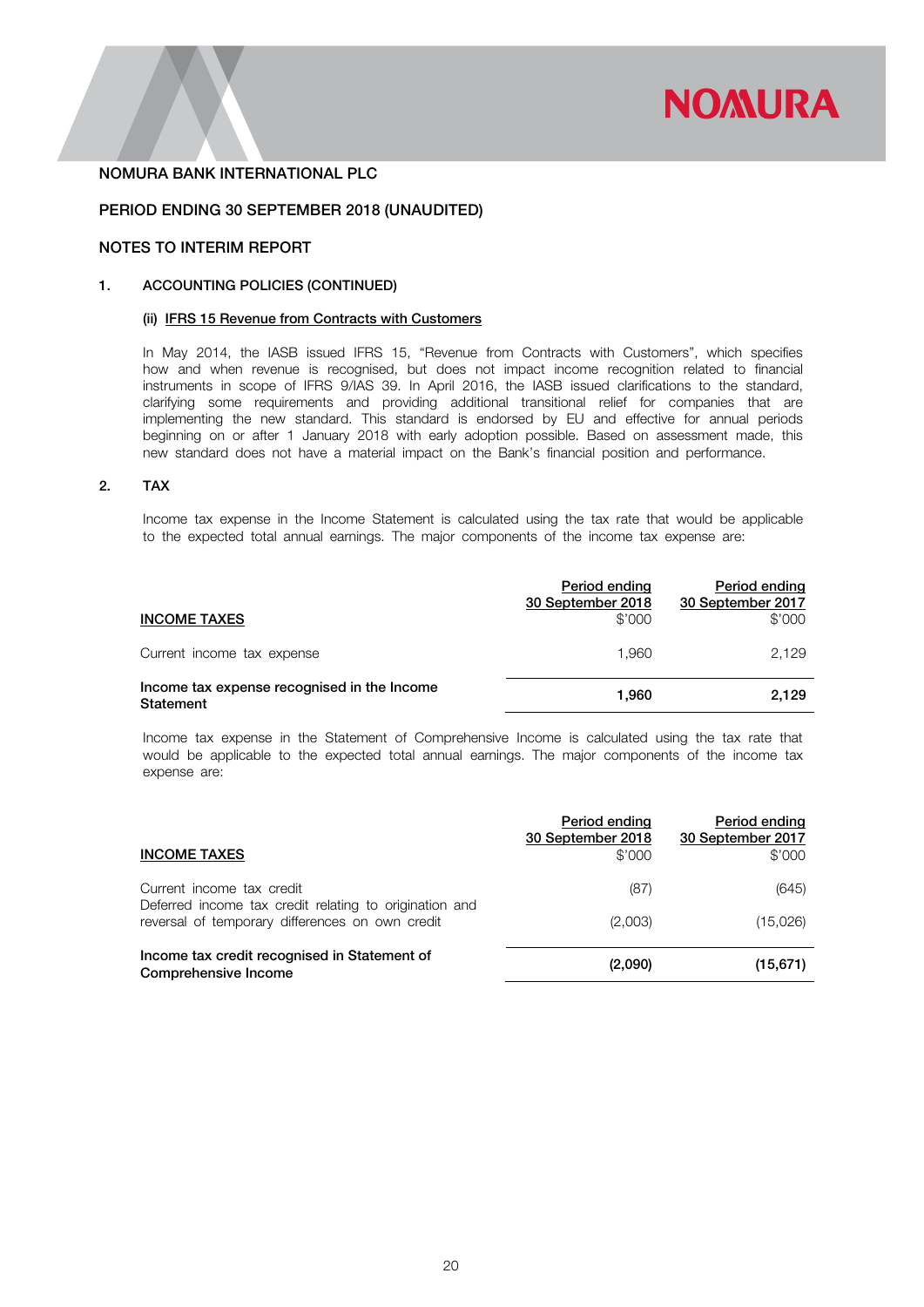

# PERIOD ENDING 30 SEPTEMBER 2018 (UNAUDITED)

# NOTES TO INTERIM REPORT (CONTINUED)

# 3. FINANCIAL INSTRUMENTS

Analysis of the Bank's financial assets and financial liabilities by IFRS 9 classification

|                                                                            |                                                                     |                                                                     | September 2018                                     |                                                  |             |
|----------------------------------------------------------------------------|---------------------------------------------------------------------|---------------------------------------------------------------------|----------------------------------------------------|--------------------------------------------------|-------------|
|                                                                            | Mandatorily<br>at fair value<br>through<br>profit or<br><u>loss</u> | Designated<br>at fair value<br>through<br>profit and<br><u>loss</u> | Financial<br><b>Assets at</b><br>amortised<br>cost | Financial<br>liabilities at<br>amortised<br>cost | Total       |
|                                                                            | \$'000                                                              | \$'000                                                              | \$'000                                             | \$'000                                           | \$'000      |
| <b>Financial Assets</b>                                                    |                                                                     |                                                                     |                                                    |                                                  |             |
| Loans and advances to banks                                                |                                                                     |                                                                     | 3,774                                              |                                                  | 3,774       |
| Derivative financial instruments                                           | 539,011                                                             |                                                                     |                                                    |                                                  | 539,011     |
| Loans and advances to affiliates -<br>at fair value through profit or loss | 561,938                                                             |                                                                     |                                                    |                                                  | 561,938     |
| Loans and advances to affiliates -<br>at amortised cost                    |                                                                     |                                                                     | 100,909                                            |                                                  | 100,909     |
| Securities purchased under<br>agreements to resell                         | 5,004,183                                                           |                                                                     |                                                    |                                                  | 5,004,183   |
| Loans and advances to others $-$ at<br>fair value through profit or loss   | 75,640                                                              |                                                                     |                                                    |                                                  | 75,640      |
| Loans and advances to others $-$ at<br>amortised cost                      |                                                                     |                                                                     | 4,695                                              |                                                  | 4,695       |
| Other assets                                                               |                                                                     |                                                                     | 12,259                                             |                                                  | 12,259      |
| Financial investments - at fair value<br>through profit or loss            | 18                                                                  |                                                                     |                                                    |                                                  | 18          |
| <b>Financial Liabilities</b>                                               |                                                                     |                                                                     |                                                    |                                                  |             |
| Customer accounts                                                          |                                                                     |                                                                     |                                                    | (190)                                            | (190)       |
| Derivative financial instruments                                           | (980, 846)                                                          |                                                                     |                                                    |                                                  | (980.846)   |
| Borrowing from affiliates                                                  |                                                                     |                                                                     |                                                    | (171, 678)                                       | (171, 678)  |
| Borrowing from others                                                      |                                                                     | (40, 136)                                                           |                                                    |                                                  | (40, 136)   |
| Securities sold under agreements to<br>repurchase                          |                                                                     | (600, 047)                                                          |                                                    |                                                  | (600, 047)  |
| Bonds and medium term notes                                                |                                                                     | (4,035,610)                                                         |                                                    |                                                  | (4,035,610) |
| Other liabilities                                                          |                                                                     |                                                                     |                                                    | (81)                                             | (81)        |
|                                                                            | 5,199,945                                                           | (4,675,793)                                                         | 121,637                                            | (171, 949)                                       | 473,840     |

The maximum credit exposure of the financial assets designated at fair value through profit and loss amounts to \$5.6 billion (March 2018: \$870m). The cumulative change in fair value of the assets attributable to changes in credit risk amounts to nil (March 2018: nil) and the change for the current period is nil (March 2018: nil). Included in financial assets designated at fair value through profit and loss is a loan which is guaranteed by NIP.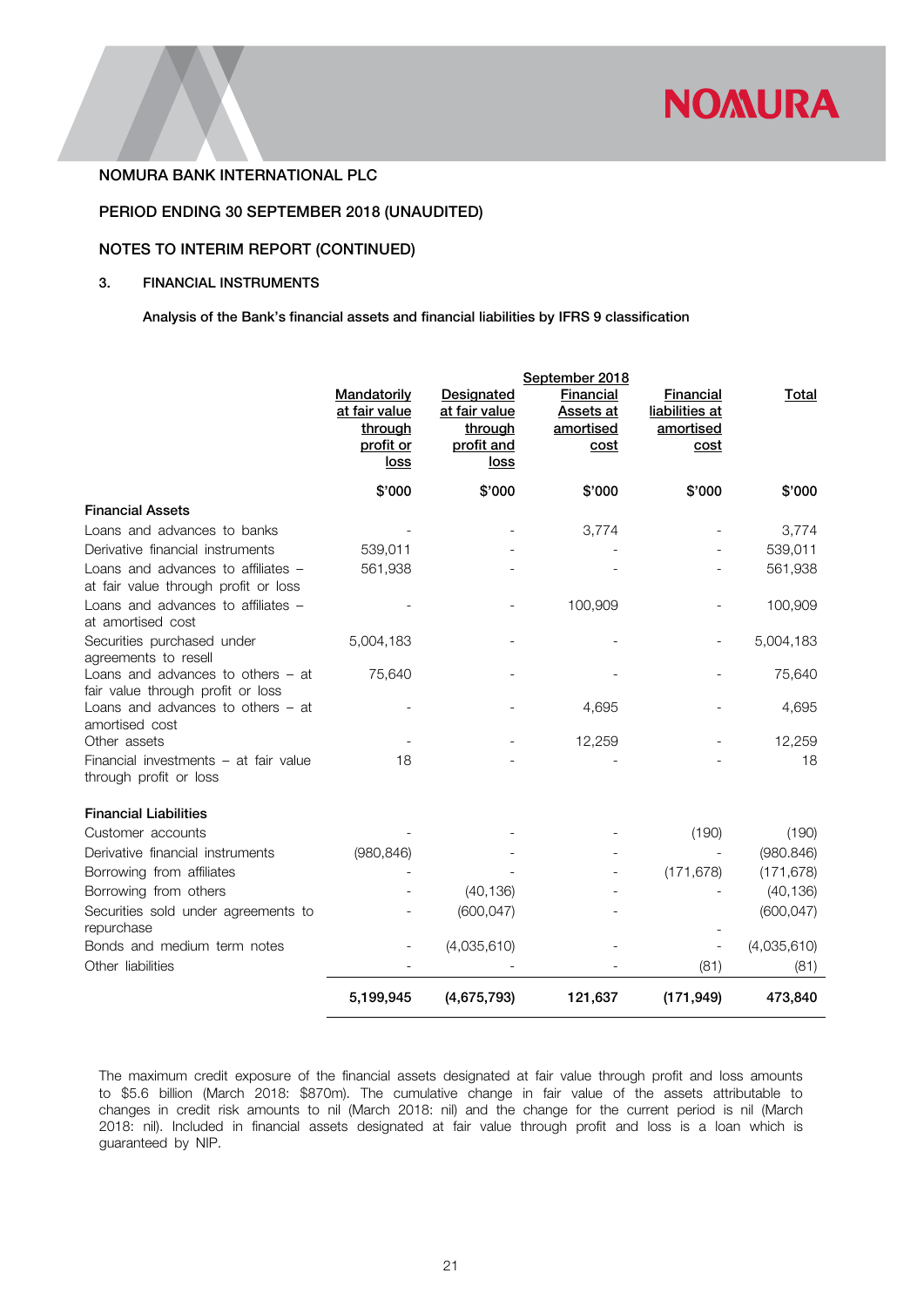

# PERIOD ENDING 30 SEPTEMBER 2018 (UNAUDITED)

# NOTES TO INTERIM REPORT (CONTINUED)

# 3. FINANCIAL INSTRUMENTS (CONTINUED)

Analysis of the Bank's financial assets and financial liabilities by IAS 39 classification

|                                                              | <b>March 2018</b>                     |                            |                                                              |                                                    |                                                         |                      |
|--------------------------------------------------------------|---------------------------------------|----------------------------|--------------------------------------------------------------|----------------------------------------------------|---------------------------------------------------------|----------------------|
|                                                              | Available-<br>for-sale<br>investments | <b>Held for</b><br>trading | Designated<br>at fair value<br>through<br>profit and<br>loss | Financial<br><b>Assets at</b><br>amortised<br>cost | <b>Financial</b><br>liabilities at<br>amortised<br>cost | <b>Total</b>         |
|                                                              | \$'000                                | \$'000                     | \$'000                                                       | \$'000                                             | \$'000                                                  | \$'000               |
| <b>Financial Assets</b><br>Loans and advances<br>to banks    |                                       |                            |                                                              |                                                    |                                                         | 6,635                |
| Derivative financial                                         |                                       |                            |                                                              | 6,635                                              |                                                         |                      |
| instruments<br>Loans and advances                            |                                       | 504,352                    |                                                              |                                                    |                                                         | 504,352              |
| to affiliates<br>Securities purchased<br>under agreements to |                                       |                            | 790,145                                                      | 236,028                                            |                                                         | 1,026,173            |
| resell<br>Loans and advances                                 |                                       |                            |                                                              | 6,196,820                                          |                                                         | 6,196,820            |
| to others                                                    |                                       |                            | 79,694                                                       | 799                                                |                                                         | 80,493               |
| Other assets<br>Available-for-sale<br>Investments            | 12                                    |                            |                                                              | 8,376                                              |                                                         | 8,376<br>12          |
| <b>Financial Liabilities</b>                                 |                                       |                            |                                                              |                                                    |                                                         |                      |
| Customer accounts<br>Derivative financial                    |                                       |                            |                                                              |                                                    | (200)                                                   | (200)                |
| instruments                                                  |                                       | (1, 107, 756)              |                                                              |                                                    | $\qquad \qquad -$                                       | (1, 107, 756)        |
| Borrowing from<br>affiliates<br>Borrowing from               |                                       |                            |                                                              |                                                    | (246, 485)                                              | (246, 485)           |
| others<br>Securities sold under<br>agreements to             |                                       |                            | (43, 235)                                                    |                                                    |                                                         | (43, 235)            |
| repurchase<br>Bonds and medium                               |                                       |                            |                                                              |                                                    | (1,450,000)                                             | (1,450,000)          |
| term notes<br>Other liabilities                              |                                       |                            | (4,460,415)                                                  |                                                    | (740)                                                   | (4,460,415)<br>(740) |
|                                                              | 12                                    | (603, 404)                 | (3,633,811)                                                  | 6,448,658                                          | (1,697,425)                                             | 514,030              |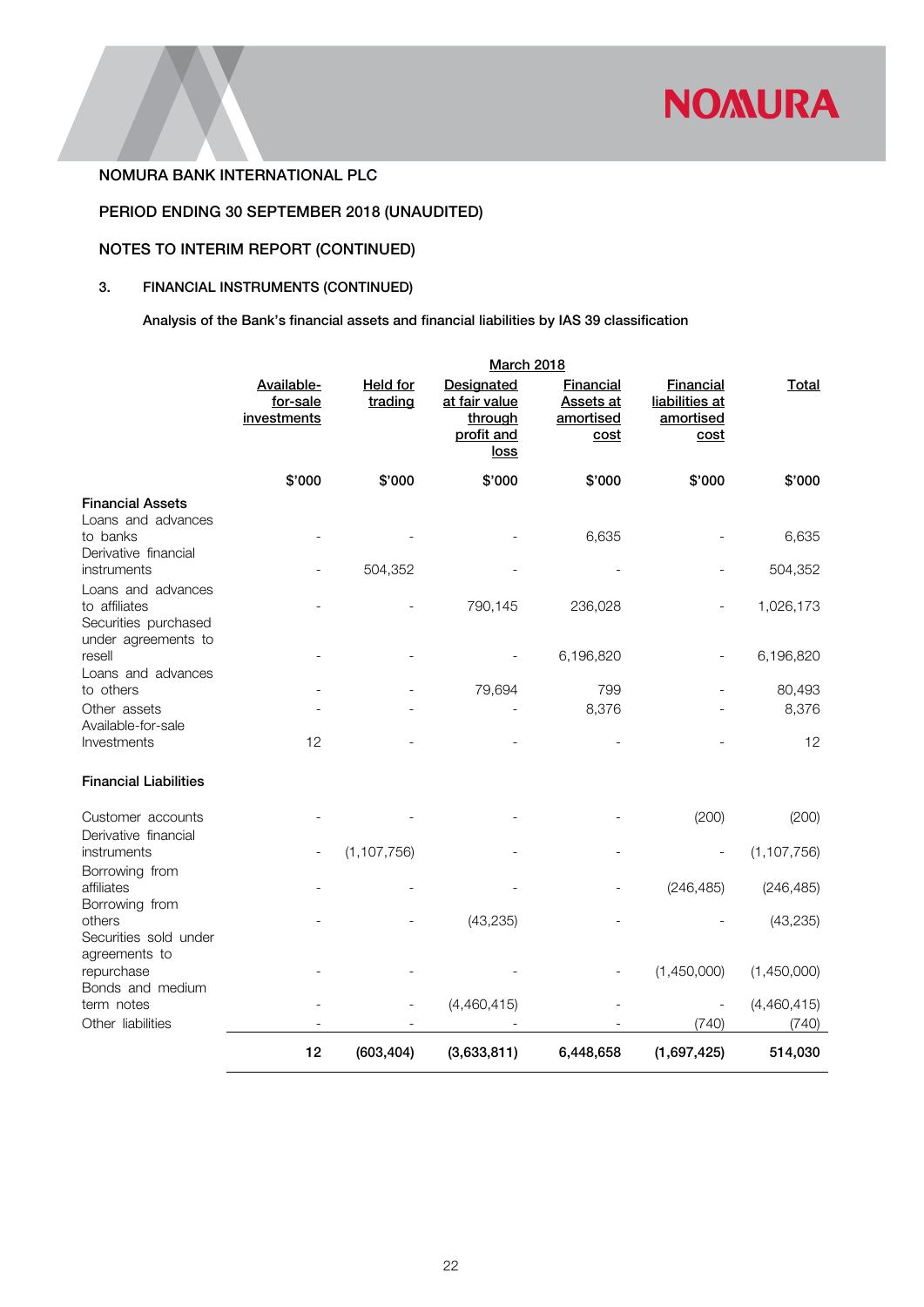

# PERIOD ENDING 30 SEPTEMBER 2018 (UNAUDITED)

# NOTES TO INTERIM REPORT (CONTINUED)

### 3. FINANCIAL INSTRUMENTS (CONTINUED)

### Analysis of the Bank's financial assets and financial liabilities by product type

Included within the financial assets and financial liabilities above are the following positions with fellow Nomura Group undertakings:

|                                                                            | 30 September 2018<br>\$'000 | 31 March 2018<br>\$'000 |
|----------------------------------------------------------------------------|-----------------------------|-------------------------|
| <b>Financial assets</b>                                                    |                             |                         |
| Derivative financial instruments                                           | 408,934                     | 502,785                 |
| Loans and advances to affiliates – at fair value<br>through profit or loss | 561,938                     | 790,145                 |
| Loans and advances to affiliates – at amortised<br>cost                    | 100,909                     | 236,028                 |
| Securities purchased under agreements to resell                            | 5,004,183                   | 6,196,820               |
| Other assets                                                               | 11,865                      | 7,911                   |
|                                                                            | 6,087,829                   | 7,733,689               |
| <b>Financial liabilities</b>                                               |                             |                         |
| Derivative financial instruments                                           | 935,318                     | 911,232                 |
| Borrowing from affiliates                                                  | 171.678                     | 246,485                 |
|                                                                            | 1,106,996                   | 1,157,717               |

# 4. FAIR VALUE OF FINANCIAL INSTRUMENTS

The Bank uses the following hierarchy for determining and disclosing the fair value of financial instruments by valuation techniques:

- Level 1 Unadjusted quoted prices in active markets for identical assets or liabilities accessible by the Bank at the measurement date.
- Level 2 Quoted prices in inactive markets or prices containing other inputs which are observable, either directly or indirectly. Valuation techniques using observable inputs reflect assumptions used by market participants in pricing financial instruments and are based on data obtained from independent market sources at the measurement date.
- Level 3 Unobservable inputs that are significant to the fair value measurement of the financial instrument. Valuation techniques using unobservable inputs reflect management's assumptions about the estimates used by other market participants in valuing similar financial instruments. These valuation techniques are developed based on the best available information at the measurement date.

The following tables presents information about the Bank's financial assets and financial liabilities measured at fair value within the fair value hierarchy, based on the transparency of inputs into the valuation techniques used by the Bank to determine such fair values.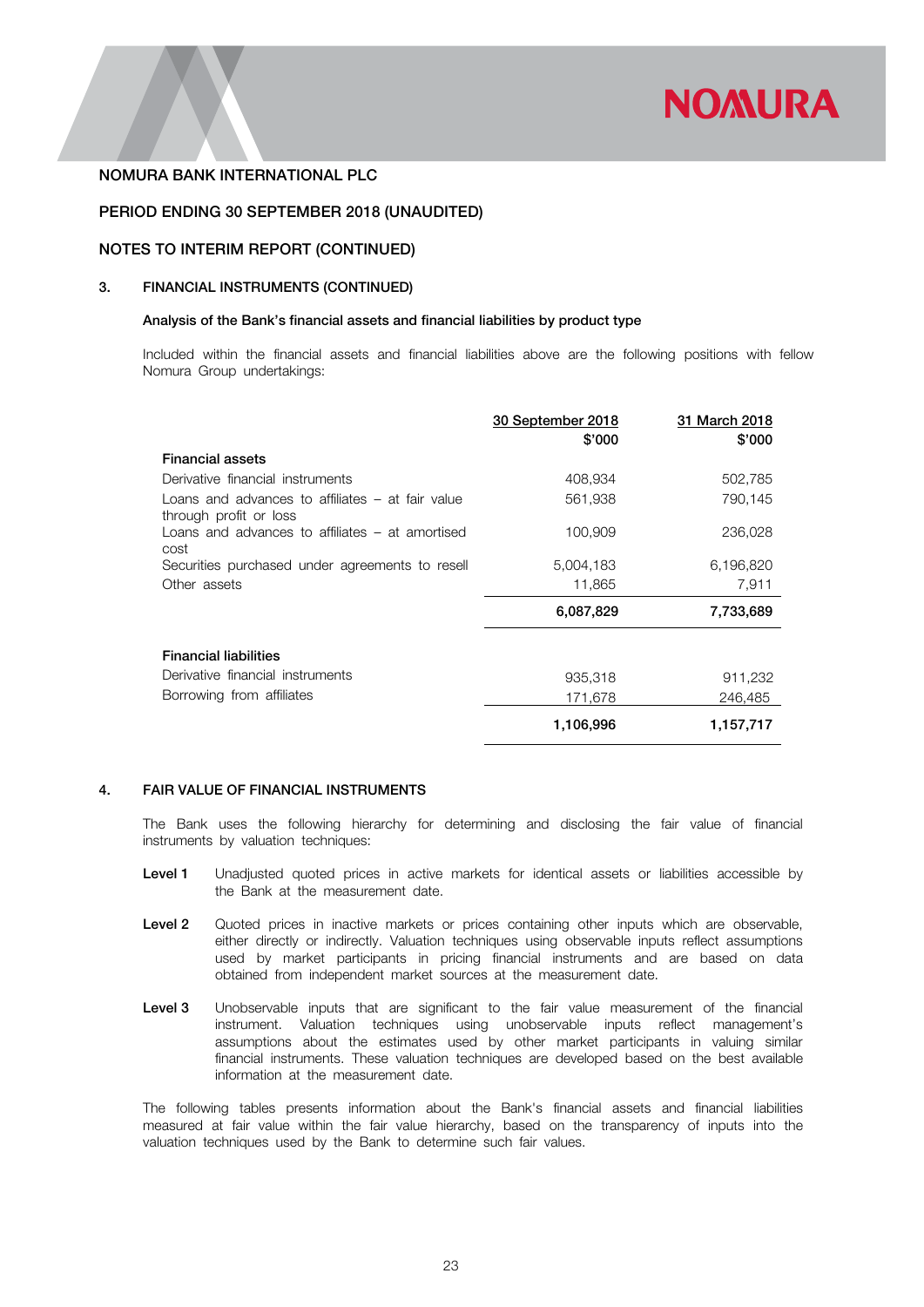

# PERIOD ENDING 30 SEPTEMBER 2018 (UNAUDITED)

# NOTES TO INTERIM REPORT (CONTINUED)

# 4. FAIR VALUE OF FINANCIAL INSTRUMENTS (CONTINUED)

There are no financial instruments whose carrying amounts differ materially to their fair values.

# Fair value hierarchy

| 30 September 2018:                                                       | Level 1<br>\$'000 | Level <sub>2</sub><br>\$'000 | Level 3<br>\$'000                   | <b>Total</b><br>\$'000 |
|--------------------------------------------------------------------------|-------------------|------------------------------|-------------------------------------|------------------------|
| <b>Financial assets</b>                                                  |                   |                              |                                     |                        |
| Financial assets held for trading:                                       |                   |                              |                                     |                        |
| - Derivatives                                                            |                   | 443,482                      | 95,529                              | 539,011                |
| Loans and advances to affiliates – at fair                               |                   | 561,938                      |                                     | 561,938                |
| value through profit or loss<br>Securities purchased under agreements to |                   | 5,004,183                    |                                     | 5,004,183              |
| resell                                                                   |                   |                              |                                     |                        |
| Loans and advances to others $-$ at fair value<br>through profit or loss |                   |                              | 75,640                              | 75,640                 |
| Financial investments at fair value through<br>profit or loss            |                   | 18                           |                                     | 18                     |
|                                                                          |                   | 6,009,621                    | 171,169                             | 6,180,790              |
|                                                                          |                   |                              |                                     |                        |
| <b>Financial Liabilities</b><br>Financial liabilities held for trading:  |                   |                              |                                     |                        |
| - Derivatives                                                            |                   | 705,295                      | 275,551                             | 980,846                |
| Securities sold under agreements to                                      |                   | 600,047                      |                                     | 600,047                |
| repurchase                                                               |                   |                              |                                     |                        |
| Bonds and medium-term notes                                              |                   | 4,035,610                    |                                     | 4,035,610              |
| Borrowings from others                                                   |                   | 40,136                       |                                     | 40,136                 |
|                                                                          | L,                | 5,381,088                    | 275,551                             | 5,656,639              |
|                                                                          |                   |                              |                                     |                        |
| 31 March 2018:                                                           | Level 1           | Level <sub>2</sub>           | Level 3                             | <b>Total</b>           |
|                                                                          | \$'000            | \$'000                       | \$'000                              | \$'000                 |
| <b>Financial assets</b>                                                  |                   |                              |                                     |                        |
| Financial assets held for trading:                                       |                   |                              |                                     |                        |
| - Derivatives                                                            |                   | 239,558                      | 264,794                             | 504,352                |
| Loans and advances to affiliates – at fair                               |                   | 790,145                      |                                     | 790,145                |
| value through profit or loss                                             |                   |                              |                                     |                        |
| Loans and advances to others $-$ at fair value<br>through profit or loss |                   |                              | 79,694                              | 79,694                 |
|                                                                          | $\blacksquare$    | 1,029,703                    | 344,488                             | 1,374,191              |
|                                                                          |                   |                              |                                     |                        |
| <b>Financial Liabilities</b><br>Financial liabilities held for trading:  |                   |                              |                                     |                        |
|                                                                          |                   |                              |                                     |                        |
|                                                                          |                   |                              |                                     |                        |
| - Derivatives                                                            |                   | 557,988                      | 549,768<br>$\overline{\phantom{a}}$ | 1,107,756              |
| Bonds and medium-term notes<br>Borrowings from others                    |                   | 4,460,415<br>43,235          |                                     | 4,460,415<br>43,235    |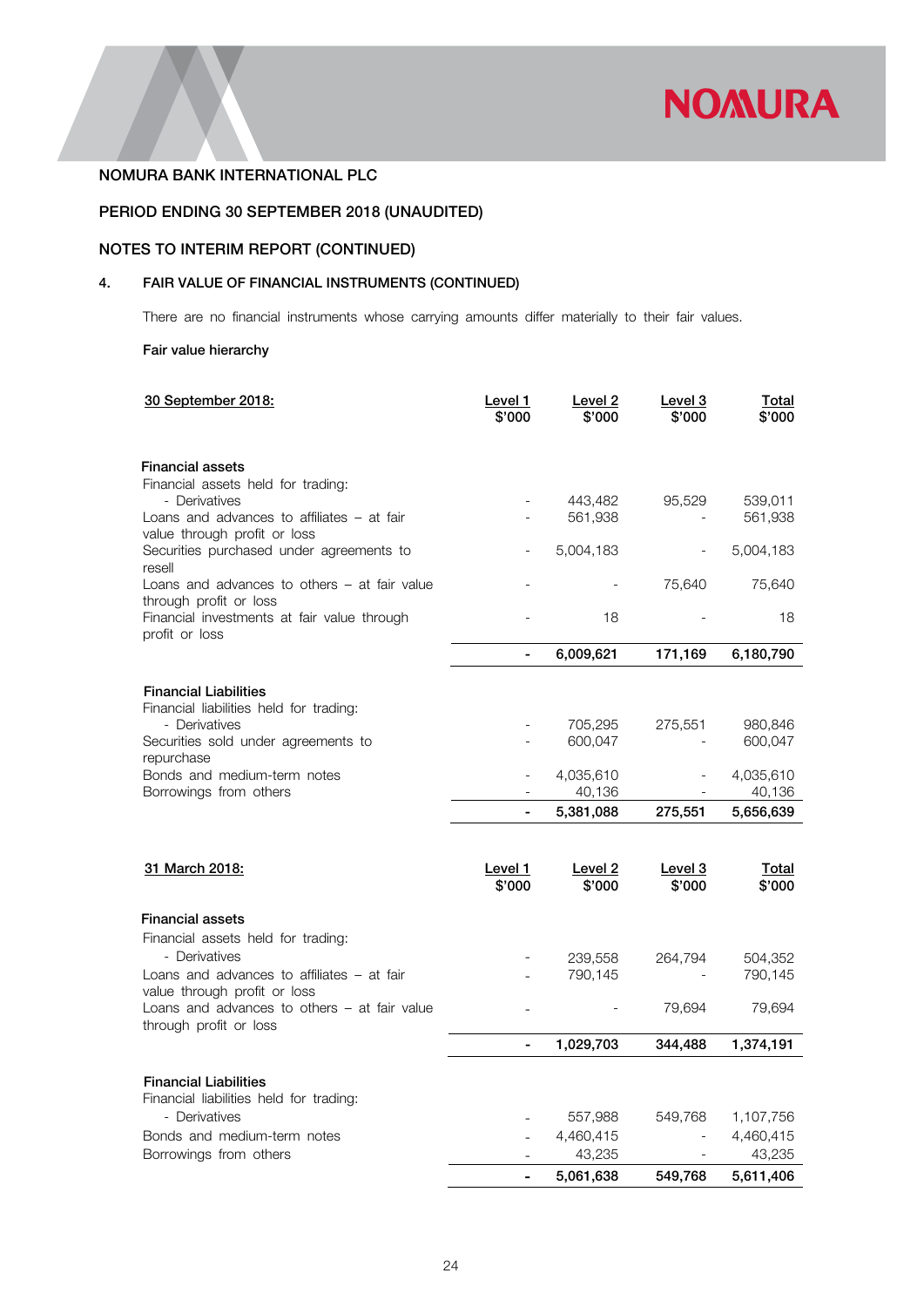

# PERIOD ENDING 30 SEPTEMBER 2018 (UNAUDITED)

# NOTES TO INTERIM REPORT (CONTINUED)

# 5. VALUATION PROCESSES

In order to ensure the appropriateness of any fair value measurement of a financial instrument used within these financial statements including those classified as Level 3 within the fair value hierarchy, the Bank operates a governance framework which mandates determination or validation of a fair value measurement by control and support functions independent of the businesses assuming the risk of the financial instrument. Such functions within Nomura Group with direct responsibility for either defining, implementing or maintaining valuation policies and procedures are as follows:

- The Product Control Valuations Group ("PCVG") within Nomura's Finance Department has primary responsibility for determining and implementing valuation policies and procedures in connection with determination of fair value measurements. In particular, this group will ensure that valuation policies are documented for each type of financial instrument. While it is the responsibility of our businesses to price our financial instruments, the PCVG are responsible for independently verifying or validating these prices. In the event of a difference in opinion or where the estimate of fair value requires judgment, the valuation used within these financial statements is made by senior managers independent of the businesses. This group reports to the Global Head of Product Control and ultimately to the Chief Financial Officer ("CFO") of Nomura Group;
- The Accounting Policy Group ("APG") within Nomura's Finance Department defines the Group's accounting policies and procedures, including those associated with determination of fair value. This group reports to the Global Head of Accounting Policy and ultimately to the CFO of Nomura Group; and
- The Global Model Validation Group ("MVG") within Nomura's Risk Management Department validates the appropriateness and consistency of pricing models used to determine fair value measurements independently of those who design and build the models. The group reports to the Global Head of Market and Quantitative Risk of Nomura Group.

#### *Sensitivity of fair value to changes in unobservable inputs*

Level 3 financial assets and financial liabilities include instruments whose valuations are significantly dependent on parameters which are unobservable in the market. Financial instruments are categorised in accordance with their lowest level significant input. As a result, a derivative valued using a combination of level 1, level 2 and level 3 parameters would be classified in level 3 in its entirety, if its value is significantly affected by at least one significant unobservable parameter.

### *Movements in Level 3 financial instruments*

Level 3 financial instruments are often hedged with instruments within level 1 or level 2 of the fair value hierarchy and the gains or losses below do not reflect the offsetting gains or losses for these hedging instruments. Additionally, due to these hedging arrangements no effect of reasonably possible alternative assumptions has been disclosed as a change in any assumption would cause a similar offsetting effect to the hedging instruments' fair value. Level 3 instruments are also measured using both observable and unobservable inputs. Fair value changes presented below, therefore, reflect realised and unrealised gains and losses resulting from movements in both observable and unobservable parameters.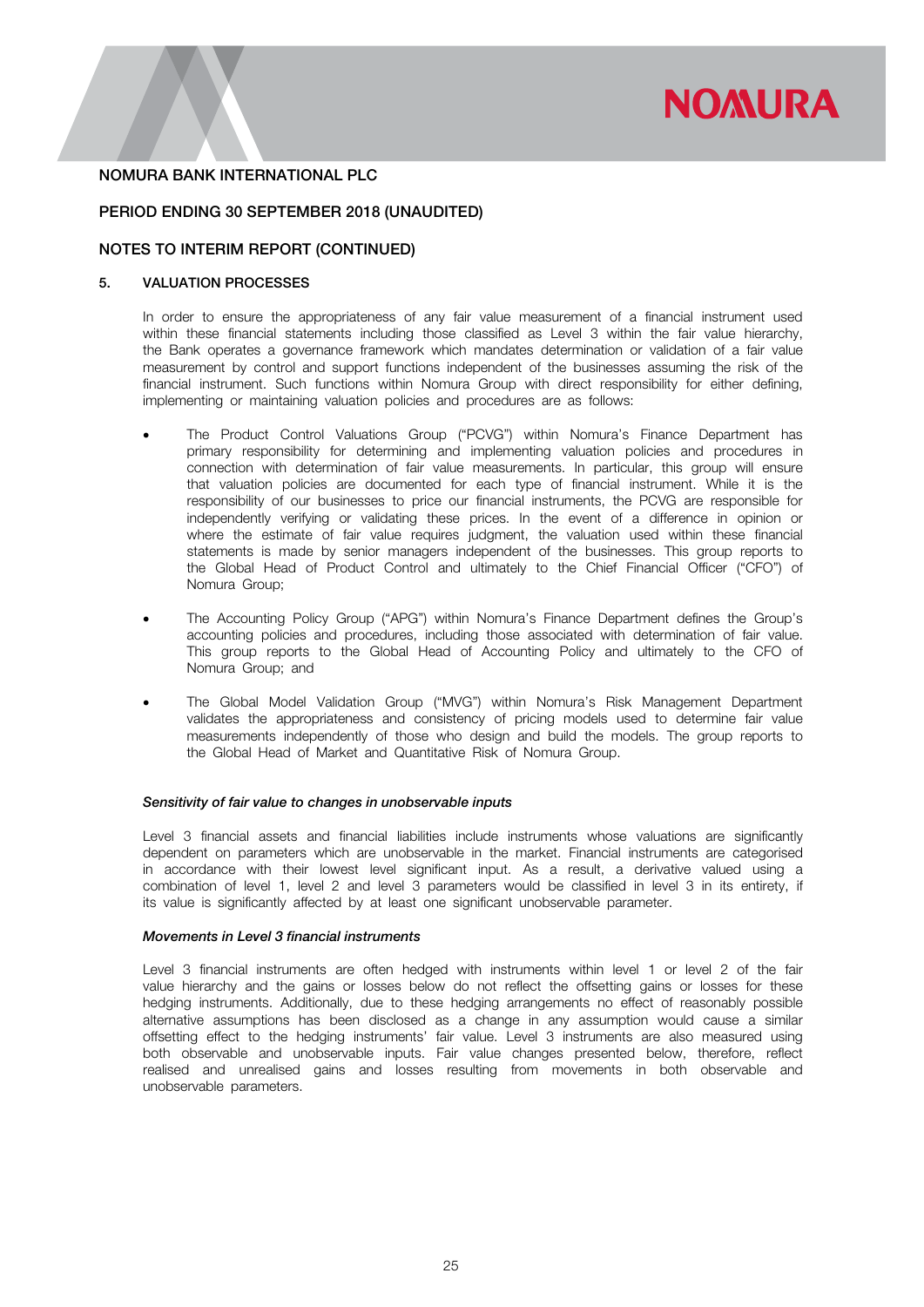

# PERIOD ENDING 30 SEPTEMBER 2018 (UNAUDITED)

# NOTES TO INTERIM REPORT (CONTINUED)

# 5. VALUATION PROCESSES (CONTINUED)

# *Movements in Level 3 financial instruments*

| 30 September 2018                                   | At 1 April<br>2018 | Total gains<br>(losses) in<br>P&L | Settlement | Net<br>transfers<br>in of level<br>3 | Net<br>transfers<br>(out) of<br>level 3 | At 30<br>September<br>2018 | Unrealised<br>Total gains<br>(losses)in<br>P&L |
|-----------------------------------------------------|--------------------|-----------------------------------|------------|--------------------------------------|-----------------------------------------|----------------------------|------------------------------------------------|
| \$'000s<br><b>Financial assets</b>                  |                    |                                   |            |                                      |                                         |                            |                                                |
| Financial assets held for trading:<br>- Derivatives | 264.794            | (3,351)                           | (115,078)  | 1.085                                | (51,920)                                | 95,529                     | (7,501)                                        |
| Loans and advances to others                        | 79.694             | (4,054)                           | ٠          |                                      |                                         | 75.640                     | (4,054)                                        |
|                                                     | 344,487            | (7, 405)                          | (115,078)  | 1,085                                | (51, 920)                               | 171,169                    | (11, 555)                                      |

| 30 September 2018                                                                  | At 1 April<br>2018 | Total gains<br>(losses) in<br>P&L | Settlement | Net<br>transfers<br>in of level<br>3 | <b>Net</b><br>transfers<br>(out) of<br>level 3 | At 30<br>September<br>2018 | Unrealised<br>Total gains<br>(losses)in<br>P&L |
|------------------------------------------------------------------------------------|--------------------|-----------------------------------|------------|--------------------------------------|------------------------------------------------|----------------------------|------------------------------------------------|
| \$'000s<br><b>Financial liabilities</b><br>Financial liabilities held for trading: |                    |                                   |            |                                      |                                                |                            |                                                |
| - Derivatives                                                                      | 549.768            | 57.214                            | (319, 207) | 755                                  | (12, 979)                                      | 275.551                    | 62,889                                         |
|                                                                                    | 549.768            | 57.214                            | (319, 207) | 755                                  | (12, 979)                                      | 275.551                    | 62,889                                         |

Total gains and losses on financial instruments included in the above tables are included in 'Dealing losses' in the profit and loss account.

The Bank assumes that all transfers of financial instruments from one level to another level within the fair value hierarchy occur at the beginning of the relevant quarter in which the transfer takes place.

During the period, financial assets and liabilities were transferred into Level 3 as certain parameters became unobservable or more significant.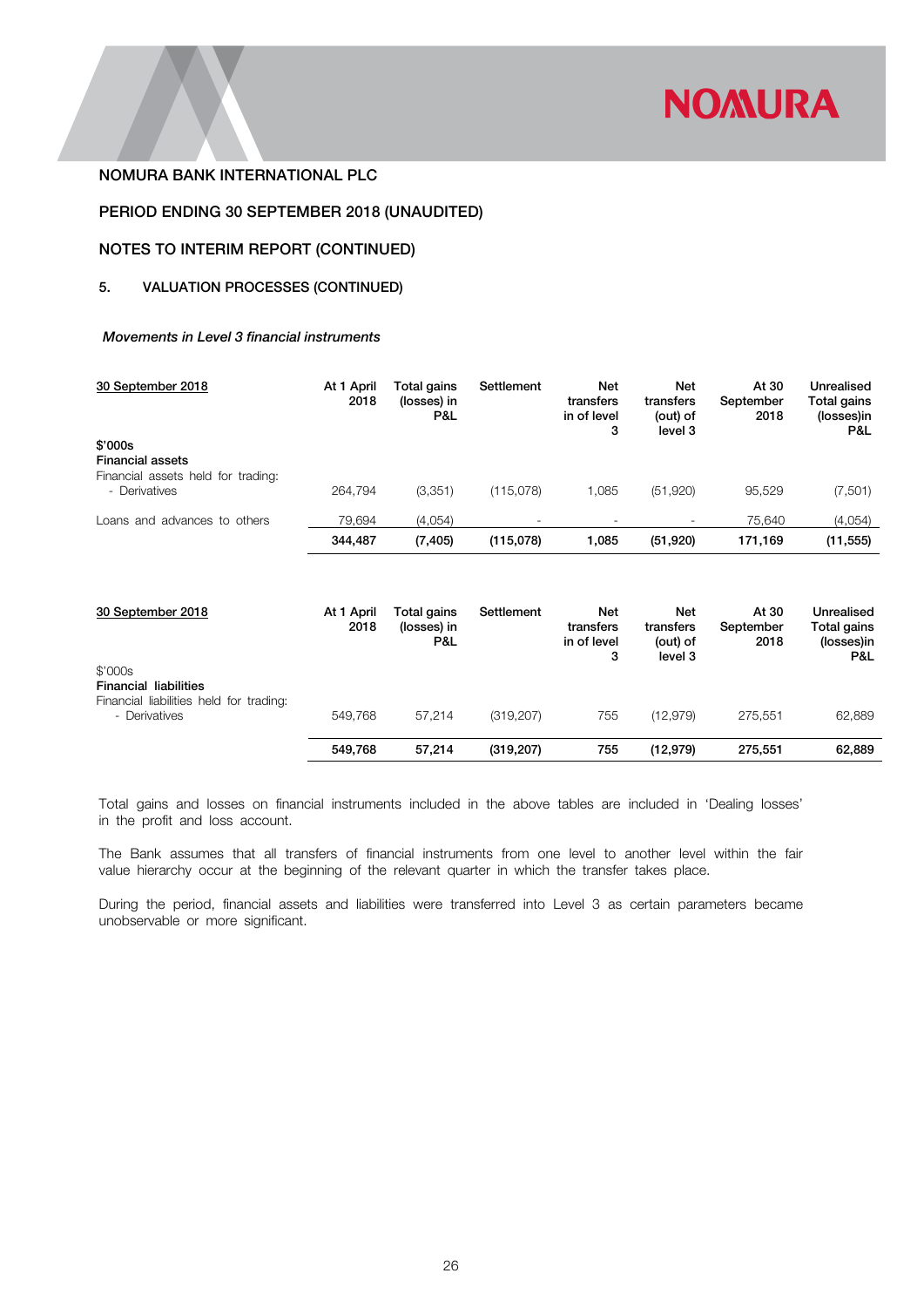

# PERIOD ENDING 30 SEPTEMBER 2018 (UNAUDITED)

# NOTES TO INTERIM REPORT (CONTINUED)

# 5. VALUATION PROCESSES (CONTINUED)

#### *Level 3 quantitative disclosures on significant unobservable inputs*

The following table presents quantitative information about the significant unobservable inputs and assumptions used by the Bank for Level 3 financial instruments as of 30 September 2018 and 31 March 2018.

# 30 September 2018

| Class of financial instrument                                               | Fair value<br>\$'000 | Valuation<br>techniques | Significant<br>Unobservable<br>inputs              | Range           |
|-----------------------------------------------------------------------------|----------------------|-------------------------|----------------------------------------------------|-----------------|
| Financial Instruments held for<br>trading                                   |                      |                         |                                                    |                 |
| - Derivative Assets                                                         | 95,529               | DCF/Option              | Volatilities                                       | 1.8% - 10.8%    |
| - Derivative Liabilities                                                    | Models<br>(275, 551) |                         | Correlations                                       | $(0.42) - 0.96$ |
| - Loans and advances to<br>others – at fair value<br>through profit or loss | 75.640               |                         | No significant<br>unobservable inputs <sup>1</sup> |                 |

### 31 March 2018

| Class of financial instrument                                               | Fair value<br>\$'000 | Valuation<br>techniques | Significant<br>Unobservable<br>inputs              | Range                         |
|-----------------------------------------------------------------------------|----------------------|-------------------------|----------------------------------------------------|-------------------------------|
| Financial Instruments held for<br>trading                                   |                      |                         |                                                    |                               |
| - Derivative Assets                                                         | 264.794              | DCF/Option              | Dividend Yield<br>Volatilities                     | 1% - 5.2%<br>$5.1\% - 33.2\%$ |
| - Derivative Liabilities                                                    | (549, 768)           | Models                  | Correlations                                       | $(0.40) - 0.64$               |
| - Loans and advances to<br>others - at fair value<br>through profit or loss | 79.694               |                         | No significant<br>unobservable inputs <sup>1</sup> |                               |

<sup>1</sup>The position is valued with a significant adjustment to theoretical value to reflect likely exit level. Whilst this is significant to the valuation no individual input is seen as significant and unobservable.

*Estimated fair value of financial instruments not carried at fair value*

Certain financial instruments are not carried at fair value on a recurring basis in the Statement of Financial Position since they are neither held for trading purposes nor are elected for the fair value option. These are typically carried at contractual amounts due or amortised cost.

The carrying value of the majority of the financial instruments detailed on the next page will approximate fair value since they are short-term in nature and contain minimal credit risk. These financial instruments include financial assets reported within Loans, Debtors, Cash at bank and in hand, Borrowings from fellow subsidiary undertakings, Cash collateral and other liabilities

Cash at bank and in hand, Other debtors, Borrowings from fellow subsidiary undertakings and Cash Collateral, in the Statement of Financial Position would generally be classified in either Level 1 or Level 2 within the fair value hierarchy.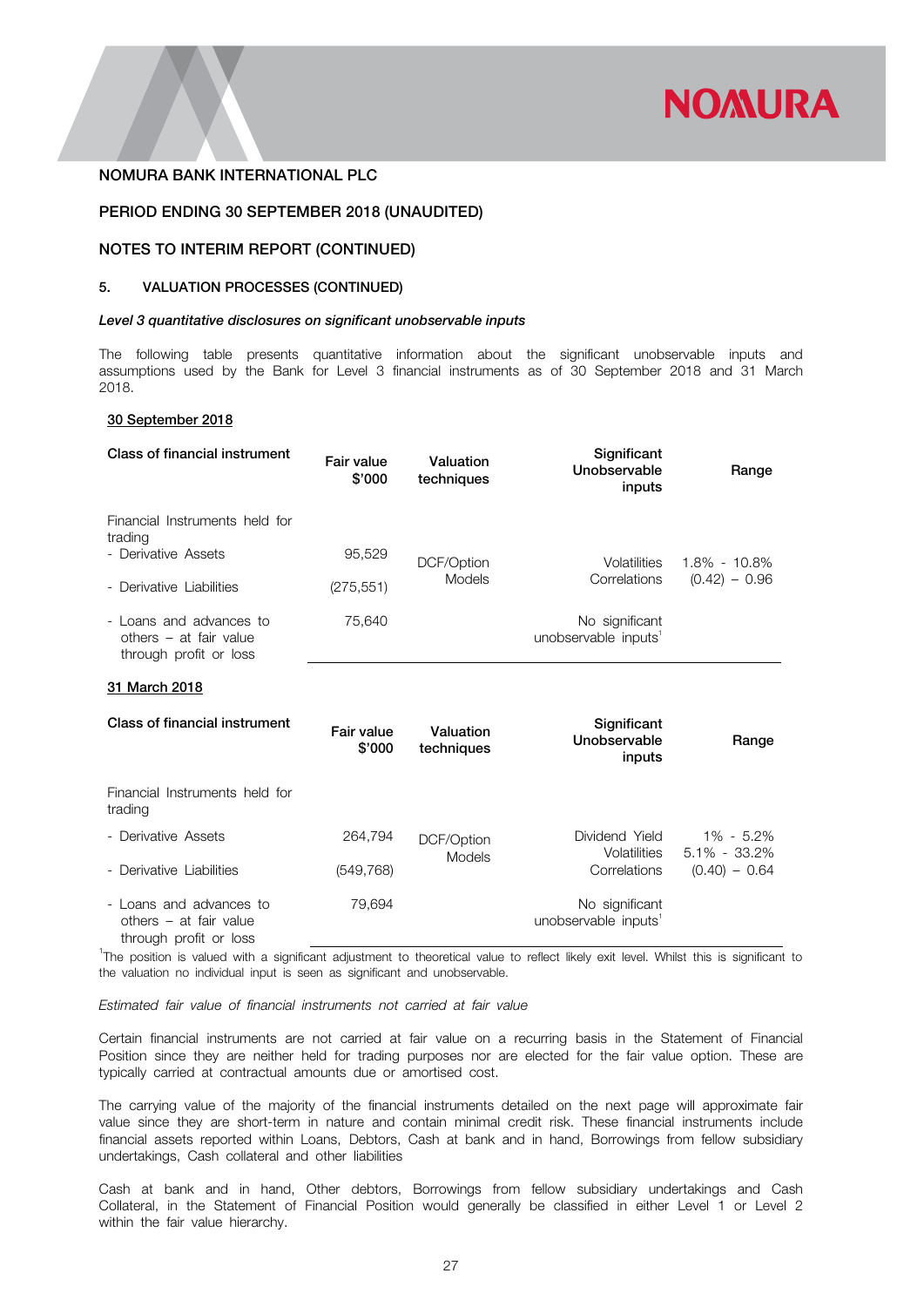

# PERIOD ENDING 30 SEPTEMBER 2018 (UNAUDITED)

# NOTES TO INTERIM REPORT (CONTINUED)

# 5. VALUATION PROCESSES (CONTINUED)

The following tables present carrying values, fair values and classification within the fair value hierarchy for certain classes of financial instruments which are not carried at fair value as of 30 September 2018 and 31 March 2018.

|                                                           | September 2018            |                      | September 2018    |                                          |                   |
|-----------------------------------------------------------|---------------------------|----------------------|-------------------|------------------------------------------|-------------------|
| <b>Financial Assets:</b>                                  | Carrying amount<br>\$'000 | Fair value<br>\$'000 | Level 1<br>\$'000 | Fair value by level<br>Level 2<br>\$'000 | Level 3<br>\$'000 |
| Loans and advances to banks                               | 3,774                     | 3,774                | 3,774             |                                          |                   |
| Loans and advances to affiliates $-$ at<br>amortised cost | 100,909                   | 100,909              |                   | 100,909                                  |                   |
| Loans and advances to others $-$ at<br>amortised cost     | 4,695                     | 4,695                |                   | 4,695                                    |                   |
| Other Assets                                              | 12,259                    | 12,259               |                   | 12,259                                   |                   |
|                                                           | 121,637                   | 121,637              | 3,774             | 117,863                                  |                   |
| <b>Financial Liabilities:</b>                             |                           |                      |                   |                                          |                   |
| Borrowing from affiliates                                 | (171, 678)                | (171, 678)           |                   | (171, 678)                               |                   |
| Other liabilities                                         | (81)                      | (81)                 |                   | (81)                                     |                   |
|                                                           | (171, 759)                | (171, 759)           |                   | (171, 759)                               |                   |
|                                                           | <b>March 2018</b>         |                      |                   | <b>March 2018</b>                        |                   |
|                                                           |                           |                      |                   | _ _ _ _ _ _ _                            |                   |

|                                                                  |                 |             |         | Fair value by level |                |
|------------------------------------------------------------------|-----------------|-------------|---------|---------------------|----------------|
|                                                                  | Carrying amount | Fair value  | Level 1 | Level 2             | <u>Level 3</u> |
|                                                                  | \$'000          | \$'000      | \$'000  | \$'000              | \$'000         |
| <b>Financial Assets:</b>                                         |                 |             |         |                     |                |
| Loans and advances to banks                                      | 6,635           | 6,635       | 6,635   |                     |                |
| Loans and advances to affiliates – at<br>amortised cost          | 236,028         | 236,028     |         | 236,028             |                |
| Loans and advances to others $-$ at<br>amortised cost            | 799             | 799         |         | 799                 |                |
| Securities purchased under                                       |                 |             |         |                     |                |
| agreements to resell                                             | 6,196,820       | 6,196,820   |         | 6,196,820           |                |
| Other Assets                                                     | 8,376           | 8,376       |         | 8,376               |                |
|                                                                  | 6,448,658       | 6,448,658   | 6,635   | 6,442,023           |                |
| <b>Financial Liabilities:</b>                                    |                 |             |         |                     |                |
| Borrowing from affiliates<br>Securities sold under agreements to | (246, 485)      | (246, 485)  |         | (246, 485)          |                |
| repurchase                                                       | (1,450,000)     | (1,450,000) |         | (1,450,000)         |                |
| Other liabilities                                                | (740)           | (740)       |         | (740)               |                |
|                                                                  | (1,697,225)     | (1,697,225) |         | (1,697,225)         |                |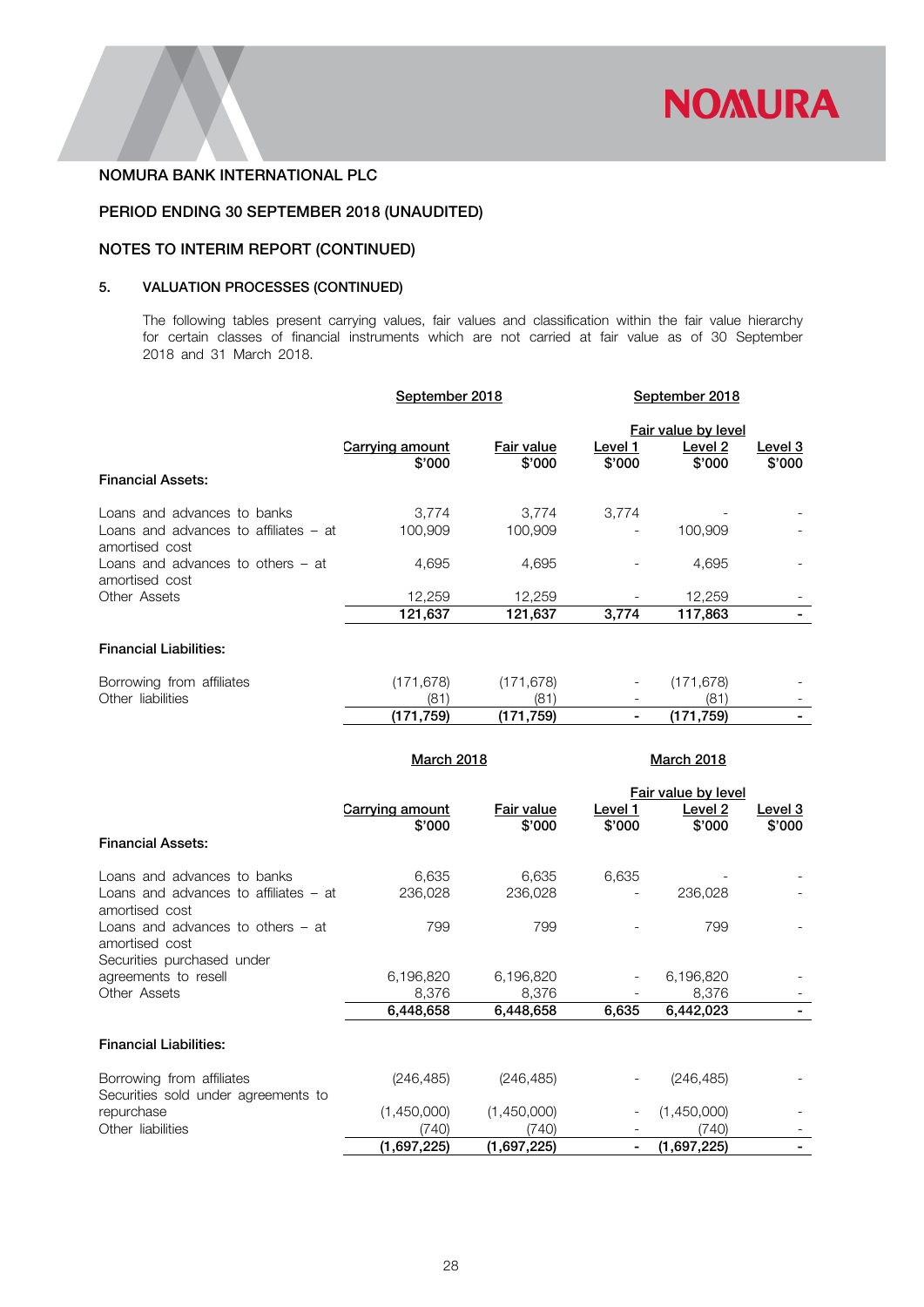

### PERIOD ENDING 30 SEPTEMBER 2018 (UNAUDITED)

### NOTES TO INTERIM REPORT (CONTINUED)

# 6. CONTINGENT LIABILITIES AND COMMITMENTS

#### Contingent Liabilities

#### *Financial guarantee contracts*

The Bank provides certain financial guarantees to third parties over their exposure to Nomura group companies. At 30 September 2018 the maximum exposure on these financial guarantee contracts amounted to \$99,503,705 (31 March 2018 \$184,439,319).

#### **Commitments**

The Bank had commitments as at 30 September 2018 amounting to \$1,404,446,980 (31 March 2018: \$1,151,832,572) in respect of undrawn note issuance facilities and loan commitments. The loan commitments are sub-participated to NIP on commitment date.

### 7. BONDS AND MEDIUM TERM NOTES

The Bank issues structured notes with returns linked to equity, credit instruments or other indices. The Bank actively manages the resultant risk on a fair value basis using a combination of derivative and non-derivative financial instruments with the express intention of eliminating significant market risk arising from such transactions.

|                                                     | September 2018 | March 2018 |  |
|-----------------------------------------------------|----------------|------------|--|
|                                                     | \$000          | \$000      |  |
| Bonds and Medium Term Notes, by remaining maturity: |                |            |  |
| - Less than 1 year                                  | 305.931        | 613.721    |  |
| - Less than 5 years but greater than 1 year         | 916,407        | 994.833    |  |
| - Greater than 5 years                              | 2.813.272      | 2,851,861  |  |
| Total                                               | 4,035,610      | 4,460,415  |  |

As of 30 September 2018, the fair value of the aggregate unpaid principal balance (which is contractually principally protected) of long-term borrowings for which the fair value option was elected was \$91,585,759 (March 2018: \$88,464,301) more than the principal balance of such long-term borrowings.

The impact of changes in own credit risk during the year included in other comprehensive income on financial liabilities designated at fair value through profit and loss account was an unrealised loss of \$13,601,436 (March 2018: \$17,599,553) and realised loss of \$456,955 (March 2018: \$4,796,277), as well as a U.K. corporation tax credit of \$2,090,302 (March 2018: \$13,560,212) arising during the year. The cumulative valuation adjustment resulting from own credit, included in the fair values of bonds and medium notes in the statement of financial position, is a credit of \$81,781,135 at 30 September 2018 (March 2018: \$68,179,698). The Bank calculates and applies an own credit adjustment based on movements in the credit spread of the Nomura Group.

#### Movement in bonds and medium term notes

The bank typically hedges the returns it is obliged to pay with derivatives and/or the underlying assets to obtain funding equivalent to unsecured long-term debt.

Structured notes are debt securities which contain embedded features that alter the return to the investor from simply receiving a fixed or floating rate of interest to a return that depends upon some other variable(s) such as an equity or equity index, commodity price, foreign exchange rate, credit rating of a third party or more complex interest rate calculation.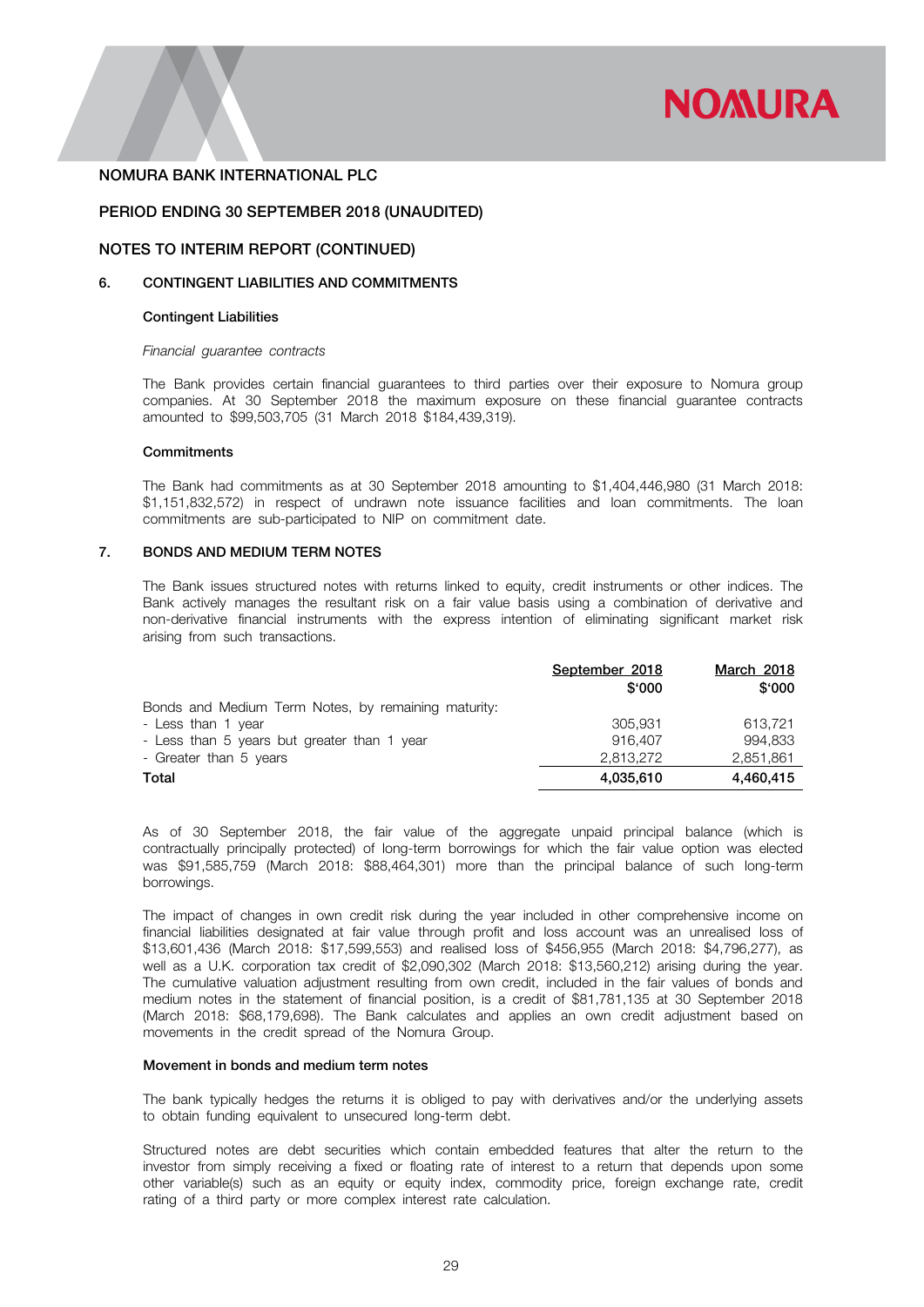

# PERIOD ENDING 30 SEPTEMBER 2018 (UNAUDITED)

# NOTES TO INTERIM REPORT (CONTINUED)

### 7. BONDS AND MEDIUM TERM NOTES (CONTINUED)

Movement in bonds and medium term notes (continued)

| \$,000           | Balance as at<br>1 April 2018 | Issuance | Redemption | Others    | Balance as at 30<br>September 2018 |
|------------------|-------------------------------|----------|------------|-----------|------------------------------------|
| Bonds and medium |                               |          |            |           |                                    |
| term notes       | 4.460.415                     | 344.160  | (653.282)  | (115.683) | 4,035,610                          |
| Total            | 4.460.415                     | 344.160  | (653, 282) | (115,683) | 4,035,610                          |

# 8. RELATED PARTY TRANSACTIONS

The Bank enters into various transactions with other companies under common control within the Nomura Group which are at an arm's length basis.

### a. Transactions with NIP

- i. The Bank has secured financing and collateralised lending receivables owing from NIP in the amount of \$5,316,823,563 as at 30 September 2018 (31 March 2018: \$6,595,720,997). Prepayments including interest receivables owing from NIP amounted to \$10,397,881 as at 30 September 2018 (31 March 2018: \$9,738,752).
- ii. The Bank enters into derivative agreements with NIP to hedge the market risk on medium term notes issued. The fair value of the derivatives assets with NIP is \$408,933,831 as at 30 September 2018 (31 March 2018: \$502,784,762) and the fair value of derivative liabilities with NIP is \$766,716,928 (31 March 2018: \$911,231,436). The Bank receives a combination of cash and securities collateral from NIP with respect to its net derivative exposure with NIP.
- iii. The Bank has other receivables due from NIP of \$12,328,586 (31 March 2018: \$9,780,228) and other payables due to NIP of \$89,513,968 (31 March 2018: \$90,324,426).
- iv. The Bank advanced a loan to NIP to the amount of \$100,908,997 (31 March 2018 \$634,929,982) and has received cash collateral \$46,537,046 (31 March 2018: \$161,127,863).
- v. Interest income includes Interest on Reverse repo with NIP \$39,481,769 (30 September 2017: \$45,063,077).
- vi. Interest expense includes Interest on Loan and Collateral with NIP \$517,279 (30 September 2017 \$1,108,431).
- vii. Fee income includes arrangement fees received from NIP \$29,485,079 (30 September 2017 \$21,561,314).
- viii. Fee expense includes commitment fee expense with NIP \$1,803,720 (30 September 2017 \$1,624,221).